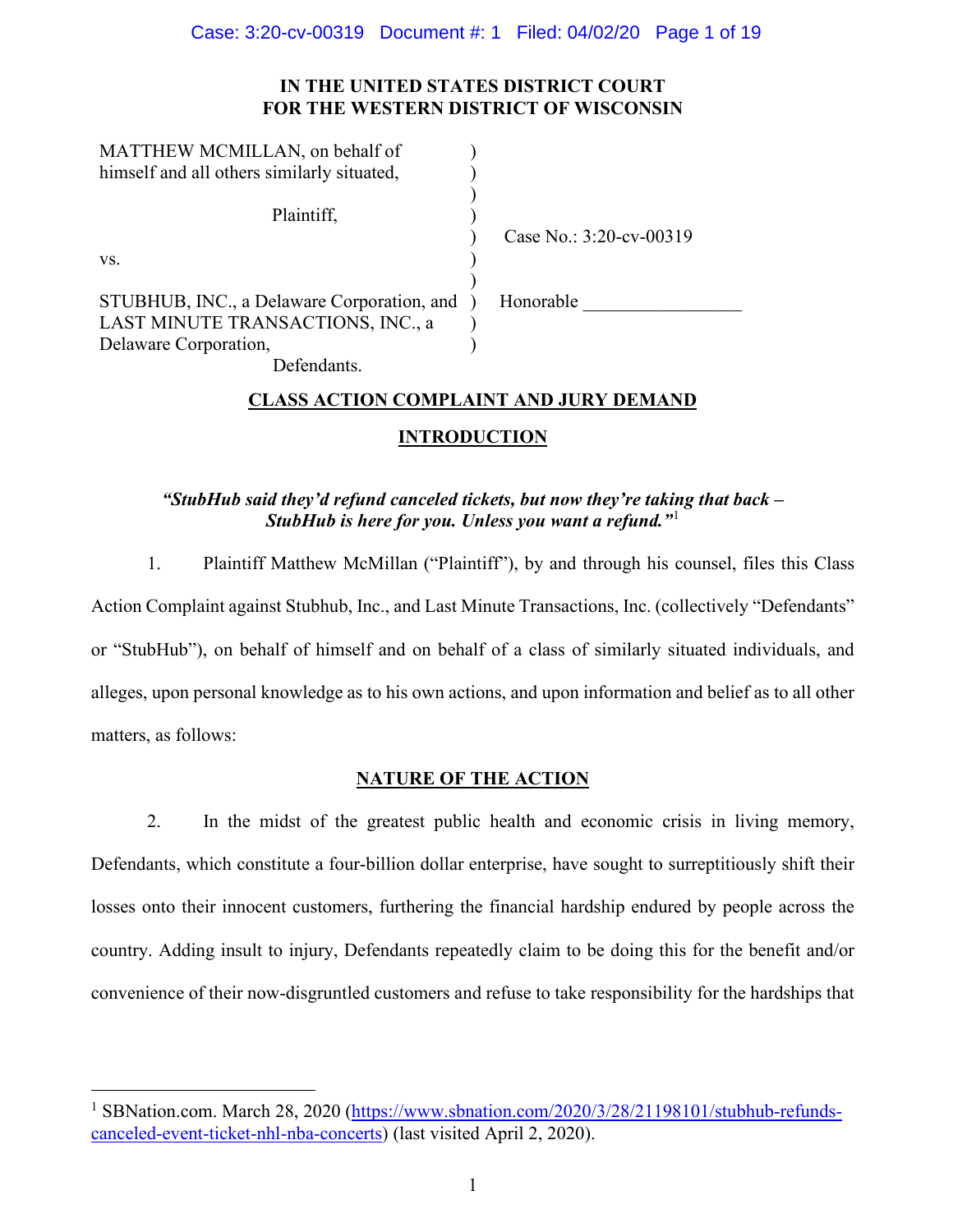#### Case: 3:20-cv-00319 Document #: 1 Filed: 04/02/20 Page 2 of 19

they have created.

3. Defendants own and operate the world's largest "secondary market" for event tickets. The market operates primarily through Defendants' website, [www.Stubhub.com](http://www.stubhub.com/) (the "Website").

4. On the Website, sellers list tickets for sale to events such as sporting contests, theater shows, concerts, music festivals, and comedy shows. Buyers can find these listed tickets and purchase them directly though the Website. Defendants charge fees to both the buyers and sellers for their services.

5. Plaintiff brings this action on behalf of himself and a class of similarly situated individuals who were deprived of the benefit of Defendants' longstanding "FanProtect" guarantee when, in response to apparent liabilities it would incur stemming from the COVID-19 pandemic, Defendants sought to retroactively discontinue the essential function of FanProtect, a cash refund.

6. Defendants have quietly sought to force their buyers to endure the financial losses that Defendants' own guarantee created for Defendants in the entirely foreseeable scenario that world occurrences would cause the simultaneous cancellation of numerous public events.

7. Instead of instituting responsible financial transaction policies, Defendants made it their practice to pay ticket sellers before the event had occurred, exposing themselves to the possibility that they would be left holding the bag (or have to ignore their own guarantee and cheat their customers) if an event was cancelled and they could not promptly collect from sellers.

8. Defendants' uniform conduct is equally applicable to the class. Plaintiff brings this class action against Defendants for: (1) breach of contract; (2) conversion; (3) negligent misrepresentation; (4) violations of California's Consumers Legal Remedies Act, Cal. Civ. Code § 1750, *et seq*.; (5) violations of the unlawful prong California's Unfair Competition Law, Cal. Bus. & Prof. Code § 17200, *et seq*. (the "UCL"); (6) violations of the unfair prong of the UCL; and (7) violations of California's False Advertising Law Cal. Bus. & Prof. Code § 17500, *et seq*. (the "FAL"). Plaintiff seeks an order requiring Defendants to, among other things: (1) reverse the unlawful changes they have sought to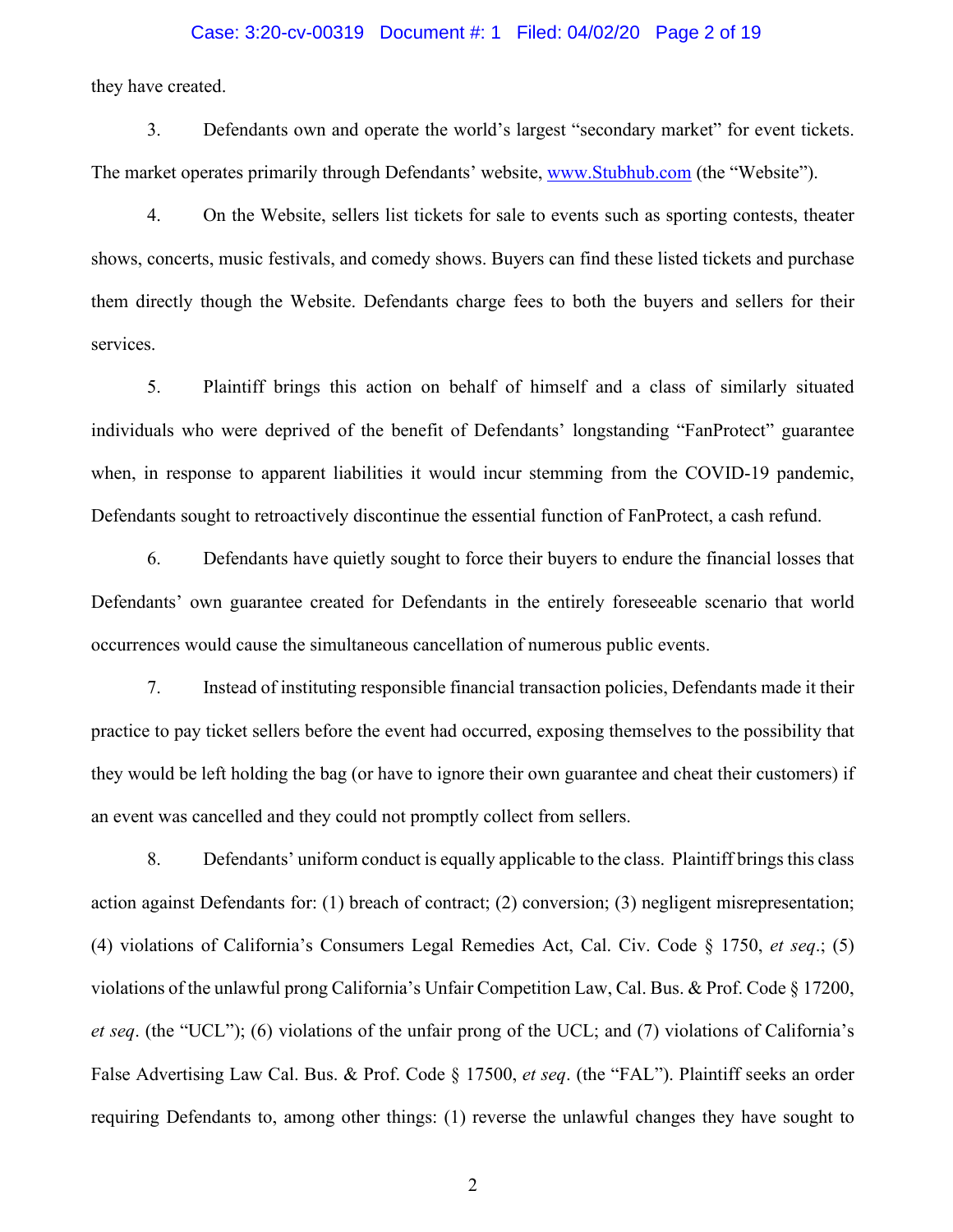#### Case: 3:20-cv-00319 Document #: 1 Filed: 04/02/20 Page 3 of 19

make to their refund policy as it relates to tickets purchased prior to March 30, 2020; (2) prohibit Defendants from issuing coupons in lieu of refunds to any Class member who has not requested coupons; and (3) pay damages and restitution to Plaintiff and Class members.

#### **JURISDICTION AND VENUE**

9. This Court has subject matter jurisdiction pursuant to 28 U.S.C. § 1332(d)(2). The amount in controversy, exclusive of interest and costs, exceeds the sum or value of \$5,000,000 and is a class action in which there are numerous class members who are citizens of states different from Defendants. The number of members of the proposed class is in the aggregate greater than 100 and more than two-thirds of the class members reside in states other than the state in which Defendants are citizens.

10. This Court has personal jurisdiction over Defendants because they conduct significant, substantial, and not-isolated business activities in Wisconsin and a substantial portion of the acts complained of took place in Wisconsin.

11. Venue is proper in the Western District of Wisconsin because Defendants conduct business in this District and many of the events that gave rise to Plaintiff's claims occurred in this District.

#### **PARTIES**

12. Plaintiff Matthew McMillan is an individual and a citizen of Wisconsin.

13. Defendant Stubhub, Inc. is a Delaware corporation with its principal place of business located in San Francisco, California.

14. Defendant Last Minute Transactions, Inc. is a Delaware Corporation and a subsidiary and/or "affiliate" of Stubhub, Inc., with its principal place of business located in San Francisco, California. Along with StubHub, Inc., Last Minute Transactions, Inc. is a party to StubHub's contractual agreement with its users.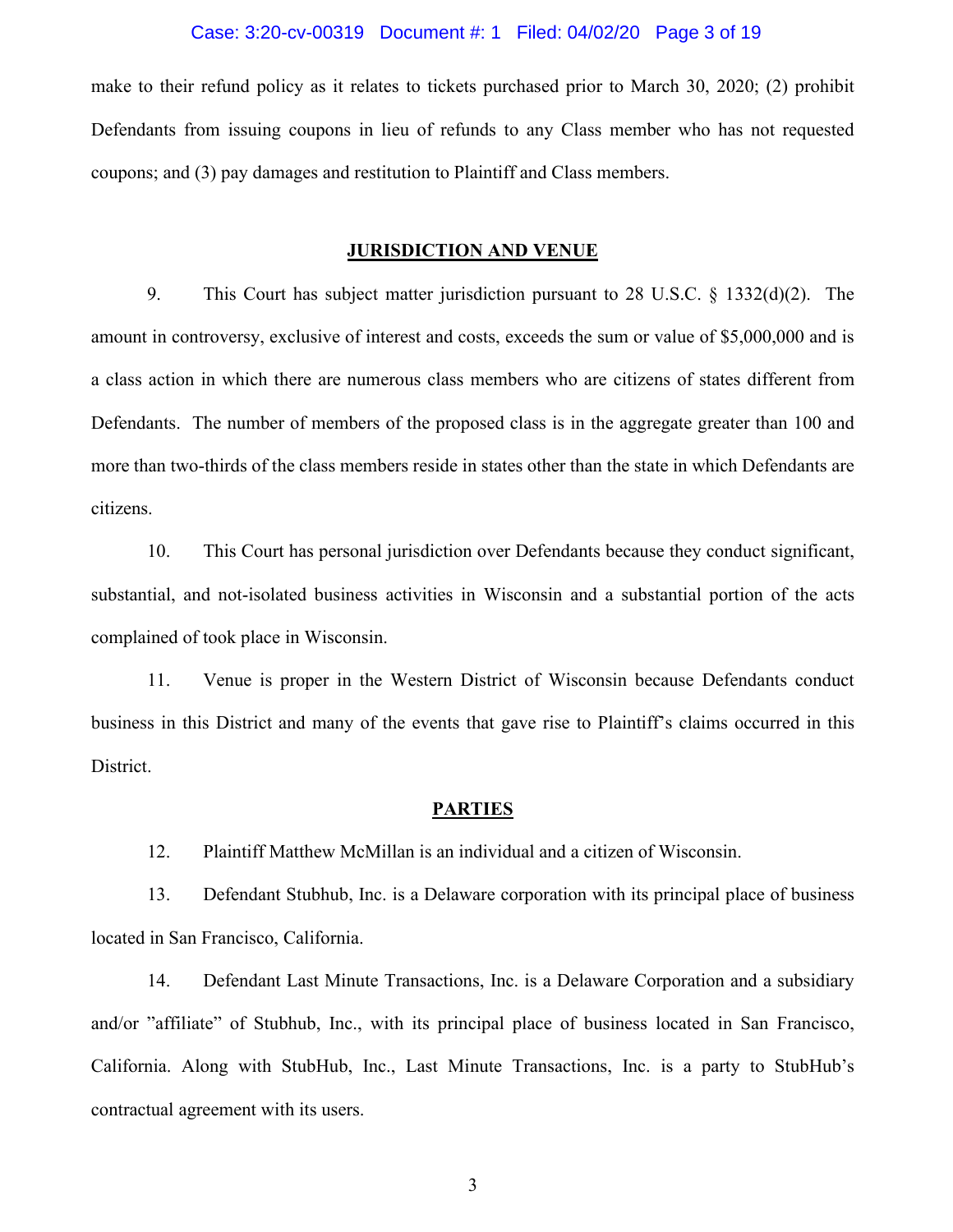### **FACTUAL ALLEGATIONS**

15. For years, in the process of building a marketplace in which consumers would be comfortable paying substantial prices, often beyond face-value, for event tickets from strangers on the internet, StubHub relied on its FanProtect guarantee, which was incorporated into its various user agreements and heavily marketed to prospective customers.

16. Until March 25, 2020, the FanProtect guarantee promised that if a StubHub user purchased tickets to any event through Stubhub, and the event was cancelled, the user would receive a full, money-back refund for their purchase.

17. StubHub has advertised the FanProtect guarantee heavily in internet and other media, including on its own Website and partner websites.

18. Largely because of the guarantee, StubHub's users have been willing to pay premium prices for tickets and pay substantial fees directly to StubHub. A major component of StubHub's value is that refunds would be available for cancelled events and/or tickets that otherwise did not grant entry to a given event.

19. In fact, in testimony given in February of 2020 to a United States House of Representatives subcommittee, StubHub's Vice President and General Counsel testified that "*StubHub's FanProtect guarantee is the hallmark of our business and why we have earned the trust of fans around the globe*."

20. In early March, 2020, as the CODVID-19 pandemic spread, it became apparent that StubHub was looking for ways to avoid the liabilities its FanProtect guarantee would create for it in the event of mass-cancellations, and to pass the burden of those cancellations onto its customers.

21. On or about March 12, 2020, StubHub sent its users an e-mail entitled "Coronavirus Update: We have your back[.]" The e-mail was addressed from and bore the signature of Sukhinder Singh Cassidy, StubHub's President. In it, StubHub insisted that refunds were still available for cancelled events but offered coupons for 120% of the original order price as an alternative.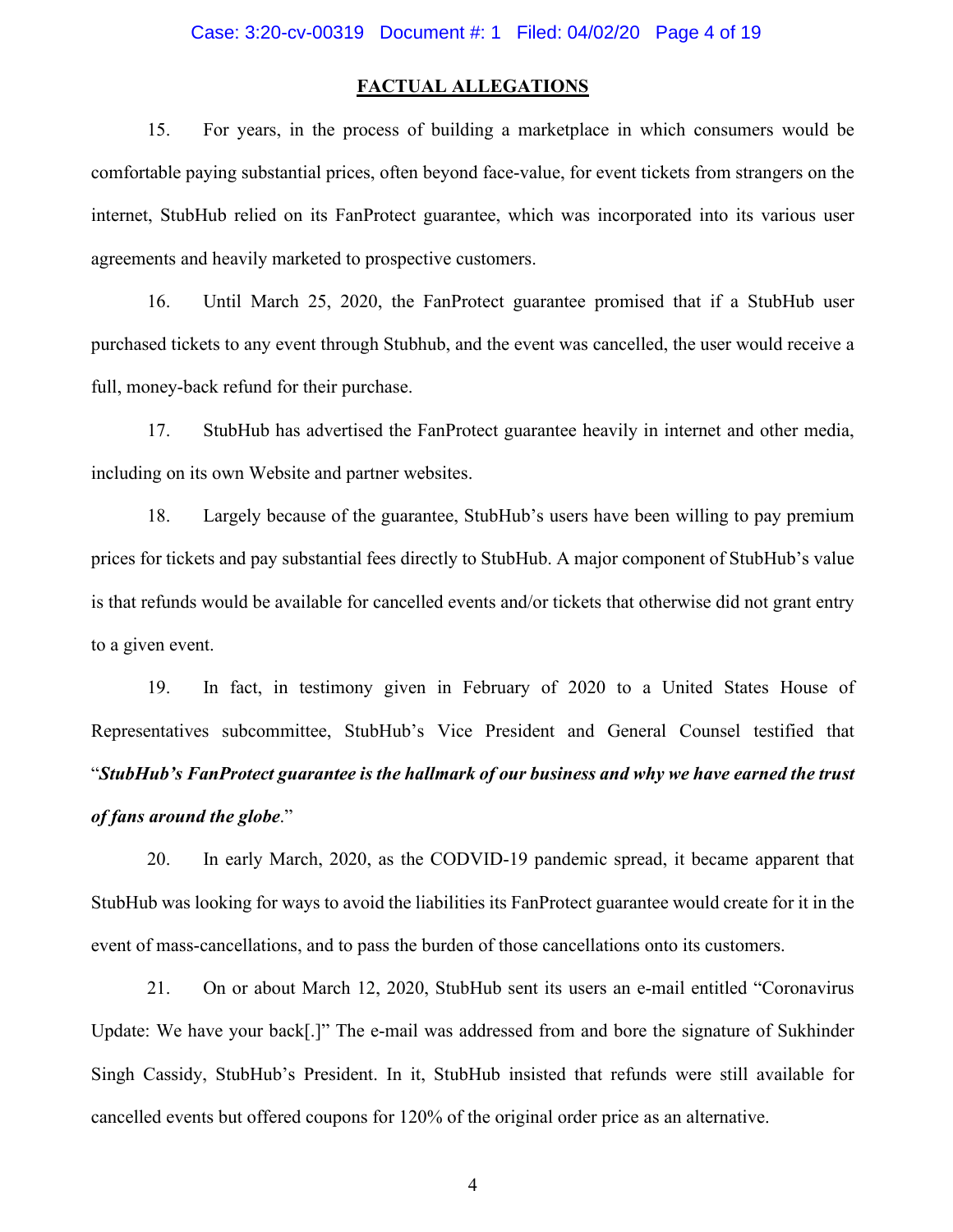#### Case: 3:20-cv-00319 Document #: 1 Filed: 04/02/20 Page 5 of 19

22. The March 12 e-mail stated "Dear [User], As a valued StubHub customer, I am personally reaching out to you regarding the current Coronavirus situation. We know it's an unsettling time for everyone and our hearts go out to those impacted…StubHub is here for you… If you buy tickets on StubHub to an event that is canceled, you have the option to receive a coupon worth 120% of your original order to go to the live event of your choosing within the next 12 months. Alternatively, you can choose to receive a full refund for the original order amount (including service and delivery fees) to the original payment method."

23. On March 25, 2020, without delivering a corresponding e-mail to all users, StubHub changed the terms of its FanProtect guarantee on its website, now stating that "if the event is canceled and not rescheduled, you will get a refund or credit for use on a future purchase, as determined in StubHub's sole discretion (unless a refund is required by law)."

24. Other StubHub communications made clear that no refunds would be offered, noting that in the event of a cancellation "[w]e'll give you a coupon worth 120% of your original order. You can apply this coupon toward multiple StubHub events in the same currency. It is valid for 1 year." Another communication, signed by Sukhinder Singh Cassidy, states without explaining the departure from prior assurances "When an event is canceled, you will receive a StubHub coupon worth 120% of your original order. For your convenience, we will directly add it to your StubHub account once the event is canceled."

25. Remarkably, Ms. Cassidy had the temerity to explain that the theft of customers' money, which would be replaced only with unwanted coupons for unspecified events that may never happen given the uncertain state of the next 12 months, was being done for their "convenience.]"

26. Reports suggested that while StubHub is refusing to pay refunds to customers, it is not passing those "savings" onto the ticket sellers, who have in many or all instances been backbilled for the cancelled events.

27. On March 27, 2020, in response to outrage about the purported policy changes, StubHub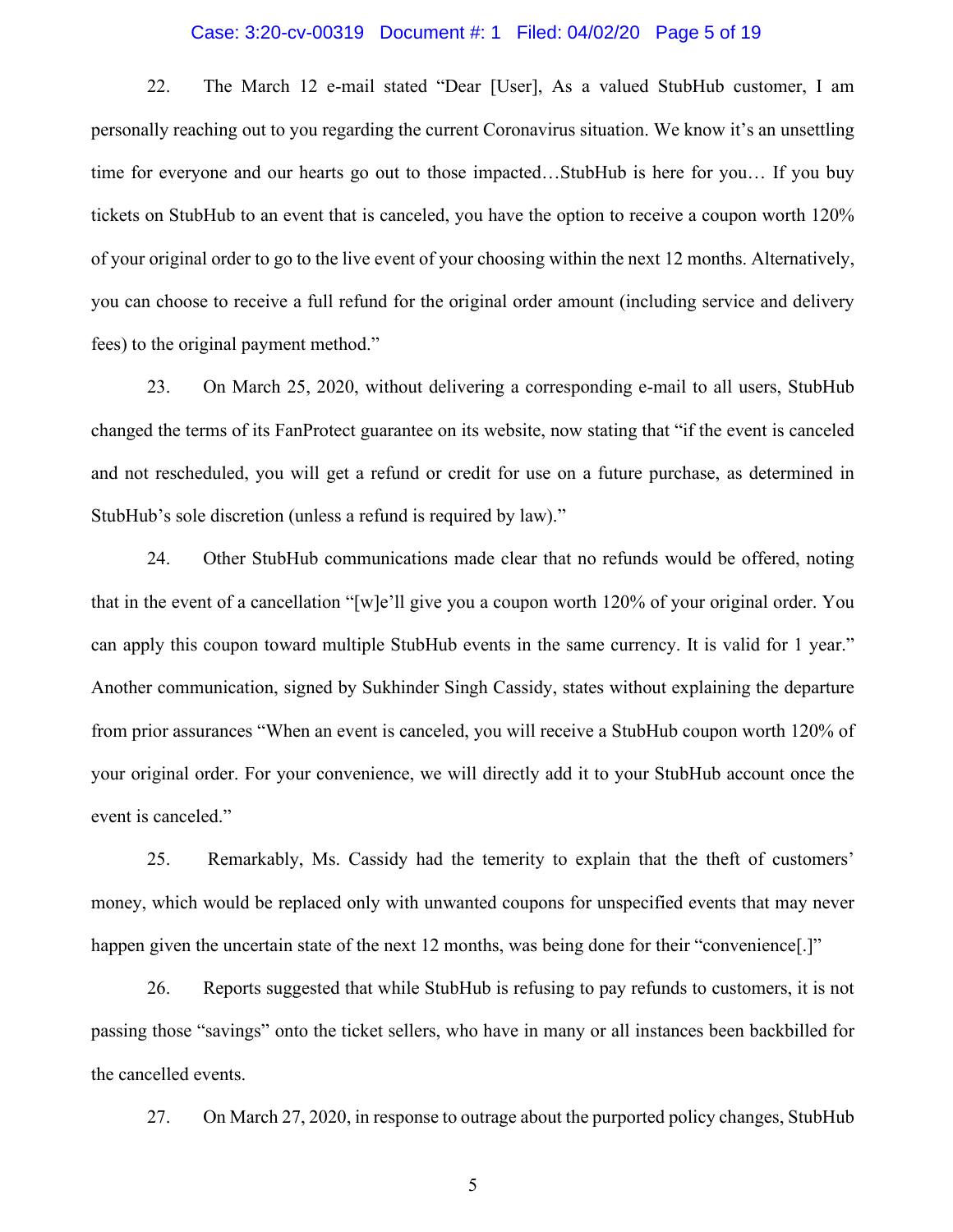# Case: 3:20-cv-00319 Document #: 1 Filed: 04/02/20 Page 6 of 19

tweeted that "[w]e appreciate our fans & want to create an offer of value given the difficult circumstances. To thank fans for their patience we are offering 120% credit. We will continue to provide refunds to buyers where required by law. This model is common practice in a number of industries."

28. On March 30, 2020, StubHub finally sent an email, addressed from Ms. Cassidy, that

directly informed its customers of the suspension of the longstanding refund policy. Rather than taking

responsibility for its contractual obligations, StubHub through its President stated:

We've worked hard to create a platform that serves both buyers and sellers as a trusted marketplace. As a convenience to buyers, acting as an intermediary, we've historically made the decision to refund them before collecting money from the seller. **We've also historically offered sellers more convenience by paying them for ticket sales on our platform before events actually happen. Under normal circumstances, these processes are manageable.**

**Given the impact of the coronavirus, it is not possible to sustain this practice in the near-term.** We are facing significant timing delays in recouping funds from the thousands of sellers on our platform, and expect these challenges to continue in the coming months. At the same time, buyers expect immediate refunds. As a result, we've enacted new policies in the US and Canada that we believe are clear and fan-first.

…

We were the first in our industry to begin offering customers 120% credit for the canceled purchases as a thank you for remaining patient in a very challenging period. In the first two weeks of offering this option, approximately 70% of customers opted to receive this additional future value. **Recently, we announced this as our standard policy for canceled events, with refunds available in jurisdictions where they are required.** Coupons can be applied to one or multiple StubHub orders in the same currency. If your order is less than your coupon value, you can use the remainder on another event.

(emphasis added).

29. StubHub's users have not at all agreed when being told yet again that this theft of their

money was undertaken for their benefit or convenience. Their outraged responses to StubHub's March

27 tweet include:

"Stubhub is clearly showing they don't give a [expletive] about the customer"

"Well, you're stealing money from fans who purchased in good faith. My money spends well for much longer than the year expiration you place on your coupon. Crisis brings out the scammers[]"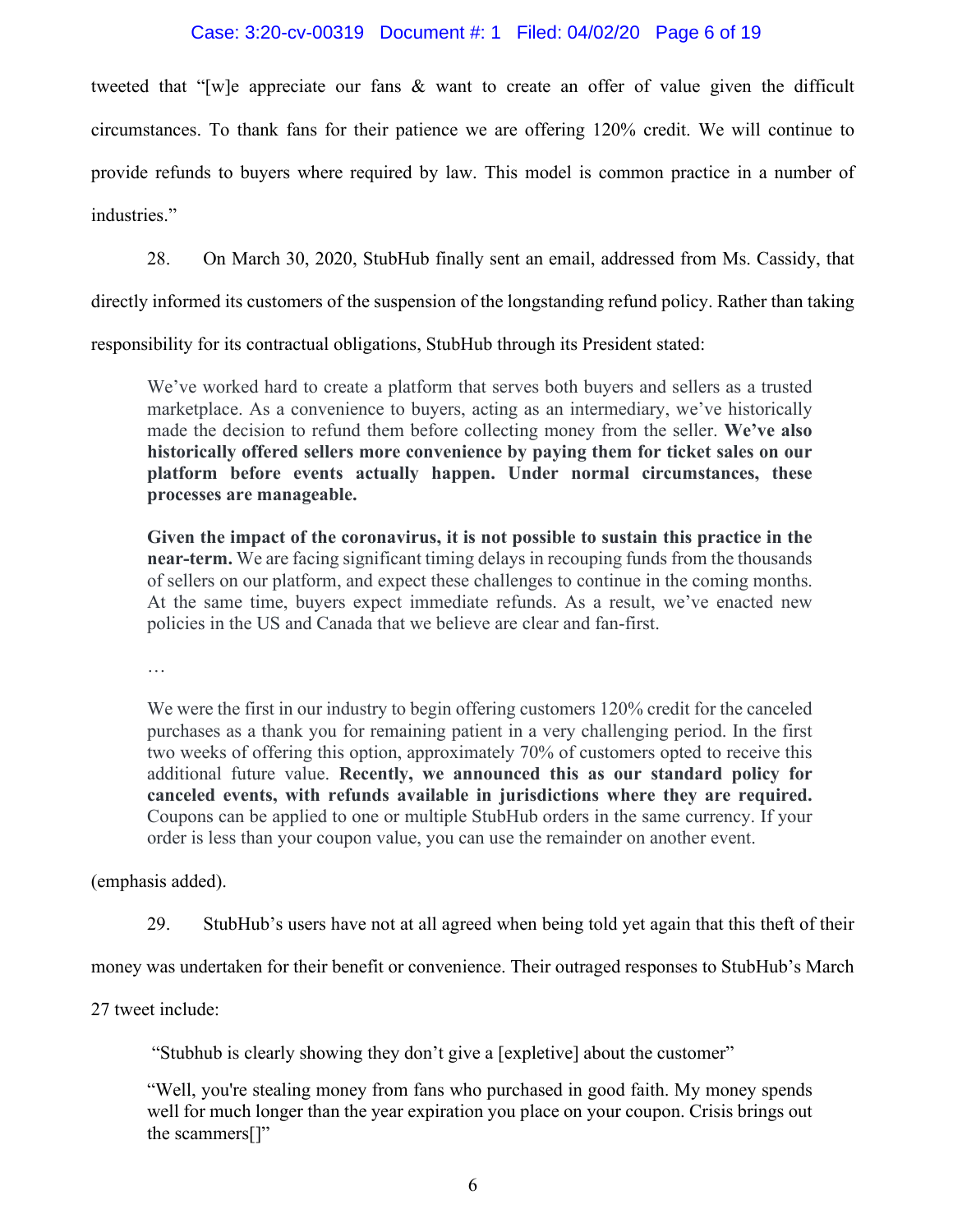# Case: 3:20-cv-00319 Document #: 1 Filed: 04/02/20 Page 7 of 19

"I ordered my tickets well before this policy… I won't be able to go so I want my money" "I don't want a credit… I want my money back [and] the event is cancelled!! Y'all are [expletives]"

"See you in court scumbags. I'm getting my cash back regardless"

"Cash doesn't have an expiration date so why does the useless refund coupon?"

"You should REALLY appreciate your customers and give them their money back in these tough economic times. Frankly, your COUPON policy is utter [expletive] and you should be ashamed."

"I don't want your [expletive] 120% credit. I want my [expletive] money back."

"You guys act like you can't weather this [expletive] storm like the rest of America."

"Dont try and pull your bull [expletive] by saying this is common law or practice. Most companies in your field are offering full refunds for the extenuating circumstances. You guys chose to be greedy and not consider your customers. Thank you for showing your true colors."

# *StubHub's User Agreement and The FanProtect Guarantee*

30. StubHub's website contains terms of service including a Global User Agreement and the FanProtect Guarantee. Various iterations of the terms have purported to bind users to them through assent when creating an account and/or with language substantially similar to the following: "By accessing or using our Site, You agree to be bound by this StubHub Marketplace Global User Agreement."

31. Each version of Defendants' User Agreements (including the version of Defendants' User Agreement that applies to the claims in this case) have explicitly incorporated the FanProtect guarantee into their terms as part of Defendants' "Additional Policies."

32. Defendants purport to retain the right to make changes to the User Agreement by "notify[ing] you by posting a revised version on our site and emailing you at your registered email address or otherwise notifying you via our site."

33. Separately, Defendants purport to retain the right to make changes to the Additional Policies "without prior notice and your continued use of the Site or Service constitutes your acceptance of the modified terms of the Additional Policies."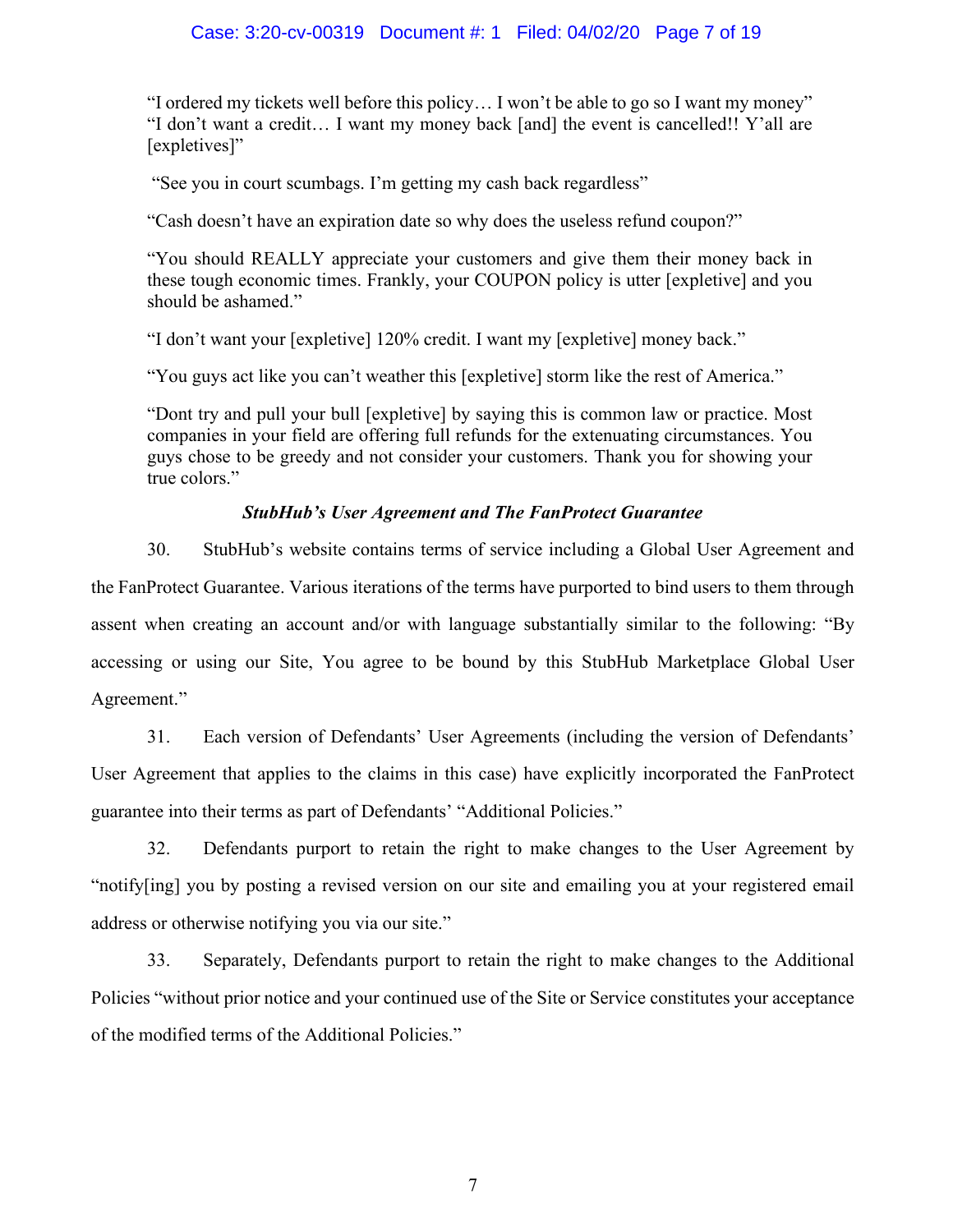#### Case: 3:20-cv-00319 Document #: 1 Filed: 04/02/20 Page 8 of 19

34. Defendants provide yet a third set of criteria for amending their Agreement to Arbitrate<sup>[2](#page-7-0)</sup>, which states that "[w]e will notify you of amendments to the Agreement to Arbitrate by posting the amended terms on [http://www.StubHub.com](http://www.stubhub.com/) at least thirty (30) days before the effective date of the amendments and by sending notice to your email address on file with us."

35. Defendants user agreements purport to bind the user to the agreement with both of the named Defendants.

36. The operative version of the FanProtect guarantee, and the guarantee that had been in place until Defendants' sudden reversal, stated plainly that "[y]ou will be refunded if the event is cancelled and is not rescheduled."

37. The term "[y]ou will be refunded if the event is cancelled and not rescheduled[]" is part of the contracts between Plaintiff and the Class on one hand and Defendants on the other.

38. The modified version that Defendant now seeks to force upon Plaintiff and the Class states that "[i]f your event is canceled and not rescheduled, you will receive a coupon equal to the value of your original order."

39. A section of the operative version of Defendants' User Agreement which purports to limit Defendants' liability expressly leaves in place liability created by the FanProtect guarantee, stating "to the maximum extent permitted by applicable law and except as specifically provided in this user agreement and in our FanProtect guarantee, we disclaim all warranties…"

40. The version of Defendants' User Agreement that applies to the claims in this case does not contain a valid binding agreement to arbitrate their claims.

41. The version of Defendants' User Agreement that applies to the claims in this case contains a choice-of-law provision requiring the application of California law to any disputes covered by the agreement. Defendants continue to represent that they will give actual refunds to customers in states where it is required by law. Upon information and belief, Defendants mean this to include California, Connecticut, Florida, Hawaii, Iowa, Maryland, Massachusetts, Minnesota, New Jersey, New York, Ohio, Rhode Island, Utah, and Virginia. But under Defendants' own terms and California

<span id="page-7-0"></span> $2$  The version of the Agreement to Arbitrate that would otherwise apply to the claims of Plaintiff and the Class is not valid or enforceable.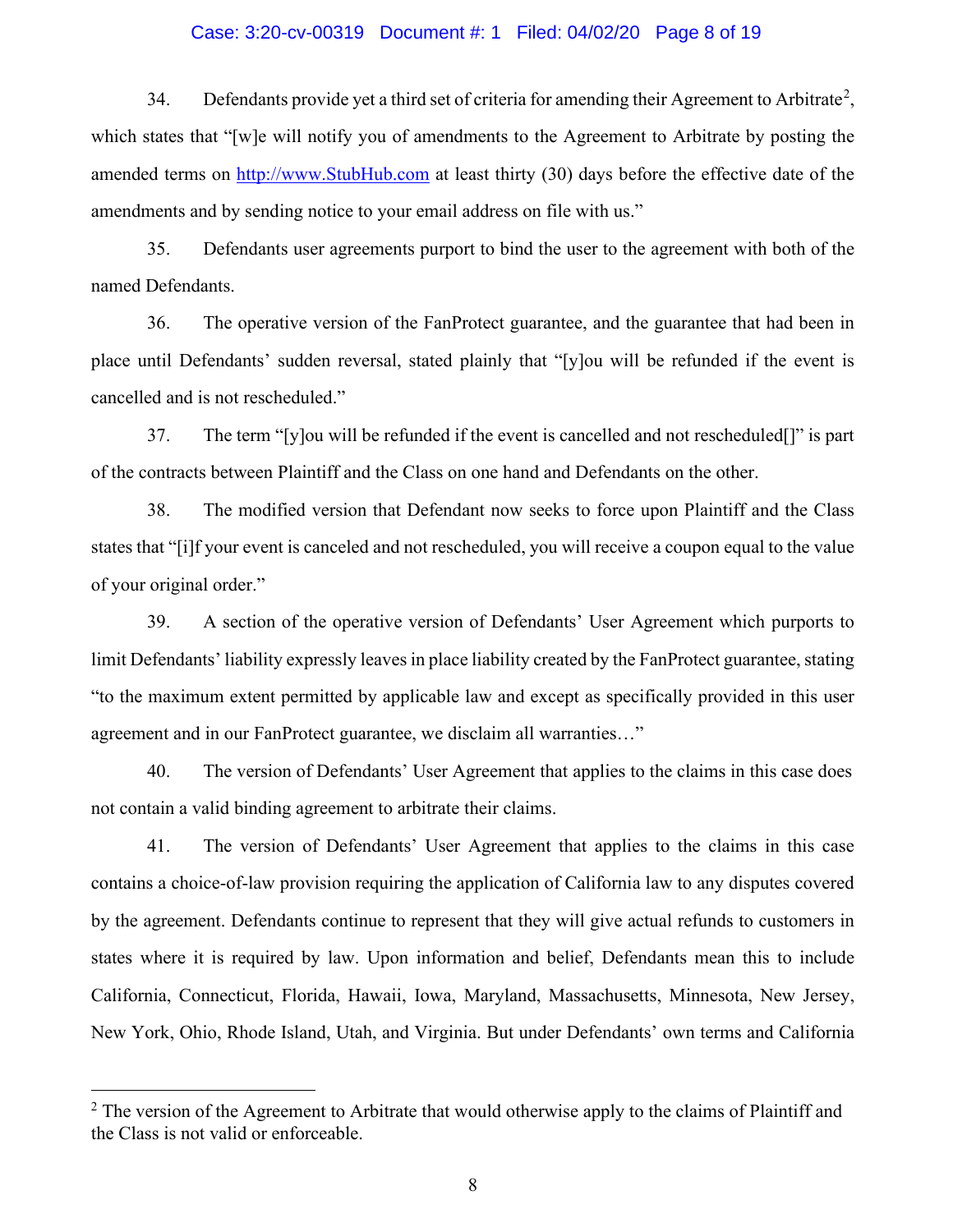#### Case: 3:20-cv-00319 Document #: 1 Filed: 04/02/20 Page 9 of 19

law, Defendants are required to provide these refunds *everywhere.*

42. Defendants' wrongful acts and omissions occurred in California and were carried out and directed from Defendants' California headquarters by California personnel over California technological infrastructure.

# *Defendants' Self-Imposed Liquidity Crisis*

43. As noted herein, Defendants' procedure for paying sellers for tickets before the event had occurred created an apparent shortage of operational cashflow for it, rendering it unable to honor its contractual obligations.

44. Despite having recently been acquired for over 4 billion dollars, instead of obtaining liquidity to weather the storm, Defendants sought to simply pass its losses on to its clients.

45. As noted by one media outlet in describing its "liquidity crisis," "Stubhub and competitor sites like Vivid Seats and Gametime allow brokers to collect proceeds from the sale of tickets after the transaction, instead of waiting until the event or concert took place. Anticipating a massive influx of requests for refunds, Stubhub has changed how brokers are paid …And instead of refunds, buyers of tickets for canceled events will now be given a credit on Stubhub for 120% of the original ticket, according to an email from a company representative. Only when "'required by law, we will provide refunds to buyers,' the spokesperson explained."<sup>[3](#page-8-0)</sup>

46. As noted in the March 30, 2020 e-mail, Defendants' prior practice was to pay sellers at the time of ticket delivery while still offering refunds to buyers when an event was cancelled. Defendants would then attempt to recoup the refunds from sellers.

47. Contrary to Ms. Cassidy's representation in the March 30 e-mail, these refunds were not offered as a "convenience" to buyers, but rather were a key component of the contract between StubHub and its buyers, and the underlying feature of the heavily-advertised FanProtect guarantee. These refunds were not courtesies, they were and remain contractual obligations.

48. As a result of Defendants' abrupt and illegal about-face, at least tens-of thousands of

<span id="page-8-0"></span><sup>&</sup>lt;sup>3</sup> Billboard.com, "Amid Stubhub Layoffs & Liquidity Crisis, Ticket Brokers Push for a Bailout" (Mar. 26, 2020) [https://www.billboard.com/articles/business/touring/9344129/stubhub-layoffs-liquidity](https://www.billboard.com/articles/business/touring/9344129/stubhub-layoffs-liquidity-ticket-brokers-bailout)[ticket-brokers-bailout](https://www.billboard.com/articles/business/touring/9344129/stubhub-layoffs-liquidity-ticket-brokers-bailout) (last visited April 1, 2020).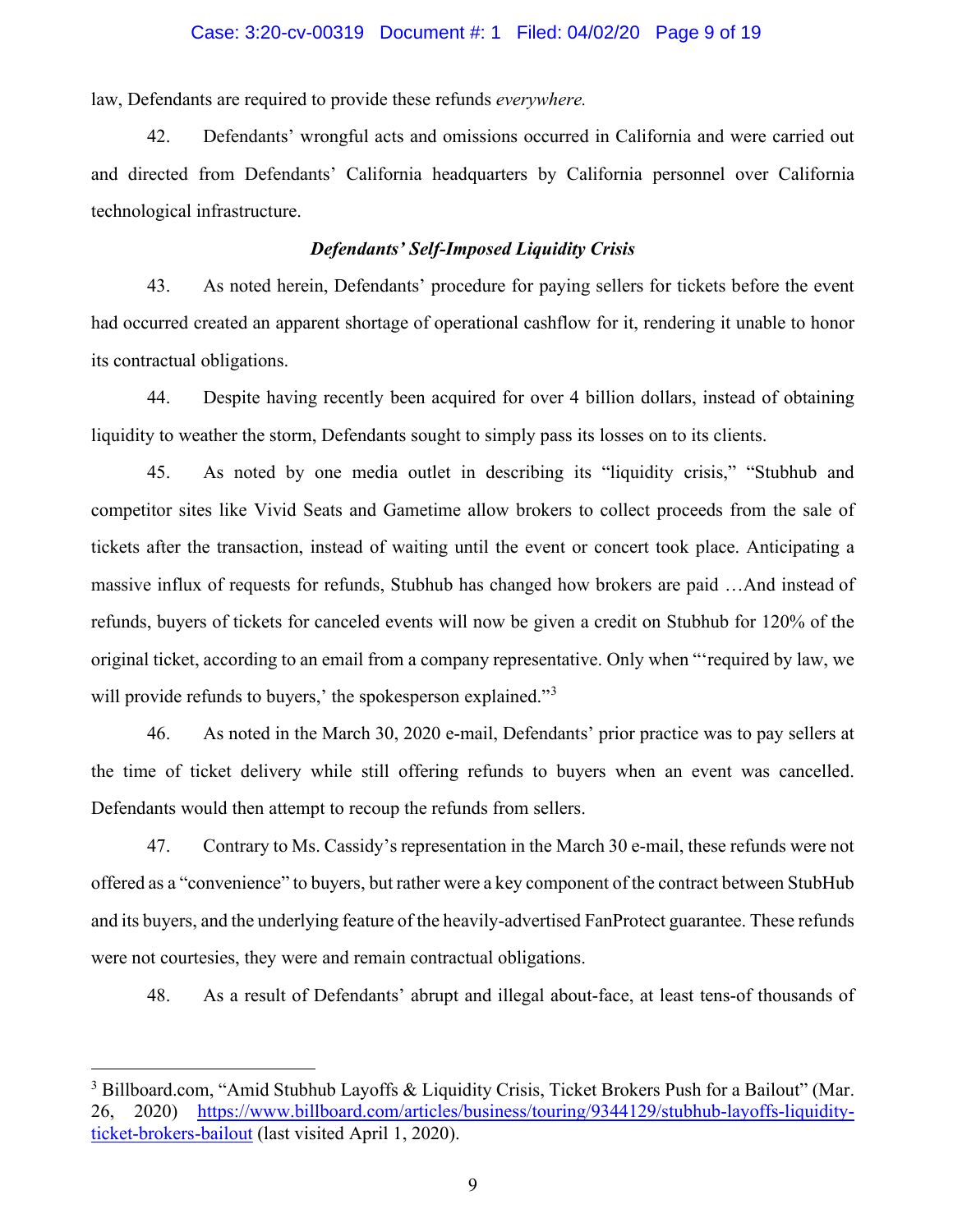#### Case: 3:20-cv-00319 Document #: 1 Filed: 04/02/20 Page 10 of 19

their customers have been and/or will be cheated out of refunds to which they are legally entitled for thousands of different events.

#### *Plaintiff's Use of StubHub*

49. Plaintiff McMillan created a StubHub account prior to June of 2017.

50. On June 1, 2017, StubHub notified Plaintiff McMillan by e-mail of an updated version of its User Agreement that would come into effect on July 1, 2017.

51. In early March 2020, Plaintiff McMillan purchased two tickets to the March 20, 2020 National Hockey League ("NHL") game between the Winnipeg Jets and the Minnesota Wild. He paid approximately \$120 dollars for the tickets.

52. On March 12, 2020, the NHL suspended its season. While the remaining games, including the game for which Plaintiff McMillan purchased tickets through StubHub, could conceivably be rescheduled it remains all but a certainty that those games will be cancelled.

53. After games were suspended, Plaintiff McMillan called StubHub's customer service, who told him that no refund of any kind could be issued because the game had not yet been technically cancelled, only postponed.

54. StubHub's website, however, places NHL games in a different category than those which have been postponed and will be rescheduled. It refers to those games as "Events Under Review."

55. Mr. McMillan now holds tickets to this game that has been effectively cancelled, will almost certainly be cancelled, and which he bought with a guarantee of a monetary refund for cancellation. But under StubHub's new policy without legal intervention, he will only be provided a coupon which expires within 12 months and not the refund to which he is entitled.

### **CLASS ALLEGATIONS**

56. Plaintiff brings this class action under Rule 23 and seek certification of the claims and issues in this action pursuant to the applicable provisions of Rule 23. The proposed class is defined as:

All persons residing in the United States or its territories who opened StubHub accounts before October 1, 2018 and used StubHub to purchase tickets to any event which was subsequently canceled or is canceled at any point from March 25, 2020 until the date that notice of this class action is disseminated to the Class, and to whom Defendants have not provided a refund. Excluded from the Class are (a) any person who has specifically requested a coupon in lieu of a refund; (b) all persons who are employees,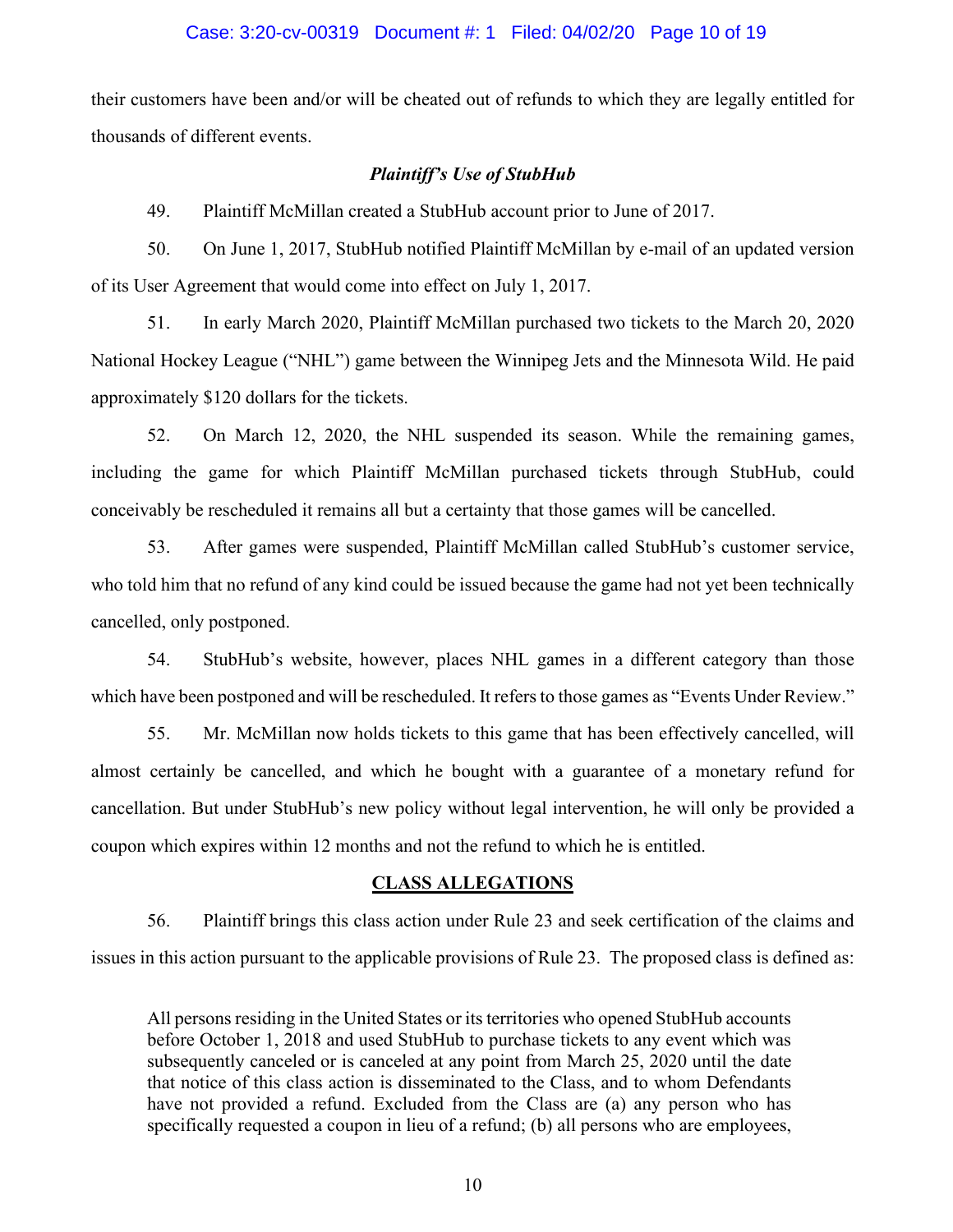# Case: 3:20-cv-00319 Document #: 1 Filed: 04/02/20 Page 11 of 19

directors, officers, and agents of either Defendant; (c) governmental entities; and (d) the Court, the Court's immediate family, and Court staff.

57. Plaintiff reserves the right to amend or modify the Class definitions with greater specificity or division into subclasses after having had an opportunity to conduct discovery.

58. Numerosity. Fed. R. Civ. P. 23(a)(1). StubHub has stated that there are at least 23,000 events in the United States which have been cancelled, postponed, or rescheduled, and StubHub facilitates ticket sales to the vast majority of events in the United States to its more than 16 million users. At a minimum, there are tens of thousands of Class Members but very likely many more. The exact size of the proposed class and the identity of all class members can be readily ascertained from Defendants' records.

59. Commonality. Fed. R. Civ. P. 23(a)(2) and (b)(3). There are questions of law and fact common to the class, which questions predominate over any questions affecting only individual class members. Common issues include:

a. Which version of Defendants' user agreement governs purchases made prior to March 25 and/or March 30, 2020;

b. Whether Defendants' user agreement contains a valid agreement to arbitrate claims and/or class action waiver;

c. Whether or the extent to which Defendants' statements and representations regarding the FanProtect guarantee are or constituted misrepresentations'

d. Whether Defendants' failure to issue promised refunds constitutes a breach of contract and/or conversion;

e. Whether Defendants knew or should have known that in the event of widespread event cancellations they would be unable to honor their FanProtect guarantee;

f. Whether Defendants' conduct is violative of the CLRA;

g. Whether Defendants' conduct is unfair or unlawful in violation of the Unfair Competition Law, California Business and Professions Code §17200, *et seq*.;

h. Whether Defendants' conduct constitutes untrue or misleading statements within the meaning of California Business and Professions Code § 17500, *et seq.*;

i. The nature of the relief, including equitable relief, to which Plaintiff and the class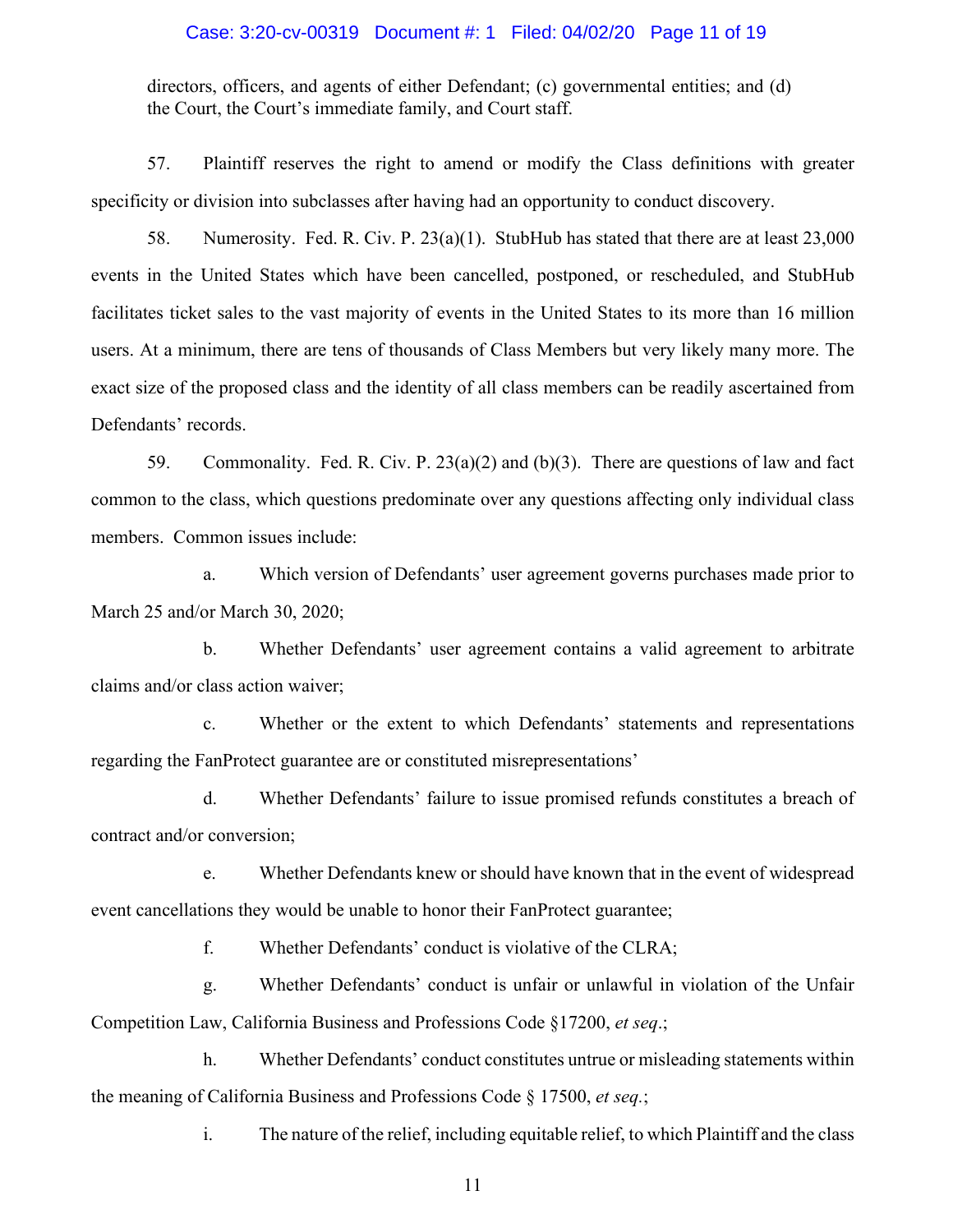# Case: 3:20-cv-00319 Document #: 1 Filed: 04/02/20 Page 12 of 19

are entitled.

60. Typicality. Fed. R. Civ. P. 23(a)(3). Plaintiff's claims are typical of the claims of the Class he seeks to represent. Plaintiff and all Class members were exposed to uniform practices and sustained injuries arising out of and caused by Defendants' unlawful conduct.

61. Adequacy of Representation. Fed. R. Civ. P. 23(a)(4). Plaintiff will fairly and adequately represent and protect the interests of the members of the Class. Further, Plaintiff's counsel is competent and experienced in litigating class actions.

62. Superiority. Fed. R. Civ. P. 23(b)(3). A class action is superior to any other available means for the fair and efficient adjudication of this controversy. The claims of Plaintiff and individual class members are small compared to the burden and expense that would be required to separately litigate their claims against Defendants, and it would be impracticable for class members to seek redress individually. Litigating claims individually would also be wasteful to the resources of the parties and the judicial system and create the possibility of inconsistent or contradictory judgments. Class treatment provides manageable judicial treatment which will bring an orderly and efficient conclusion to all claims arising from Defendants' misconduct. Class certification is therefore appropriate under Rule 23(b)(3).

63. Class certification is also appropriate under Rule 23(b)(1), as the prosecution of separate actions by individual members of the class would create the risk of adjudications with respect to individual class members that would, as a practical matter, be dispositive of the interests of other members not parties to the adjudication and substantially impair their ability to protect those interests.

64. Class certification is also appropriate under Rule 23(b)(2), as Defendants have acted and/or refused to act on grounds generally applicable to the class, thereby making final injunctive relief or corresponding declaratory relief appropriate for the class.

#### **FIRST CAUSE OF ACTION**

#### **Breach of Contract – California Law**

#### **Against Each Defendant**

65. Plaintiff incorporates all preceding factual allegations as if fully set forth herein.

66. A contract was formed between Plaintiff and Class members on the one hand and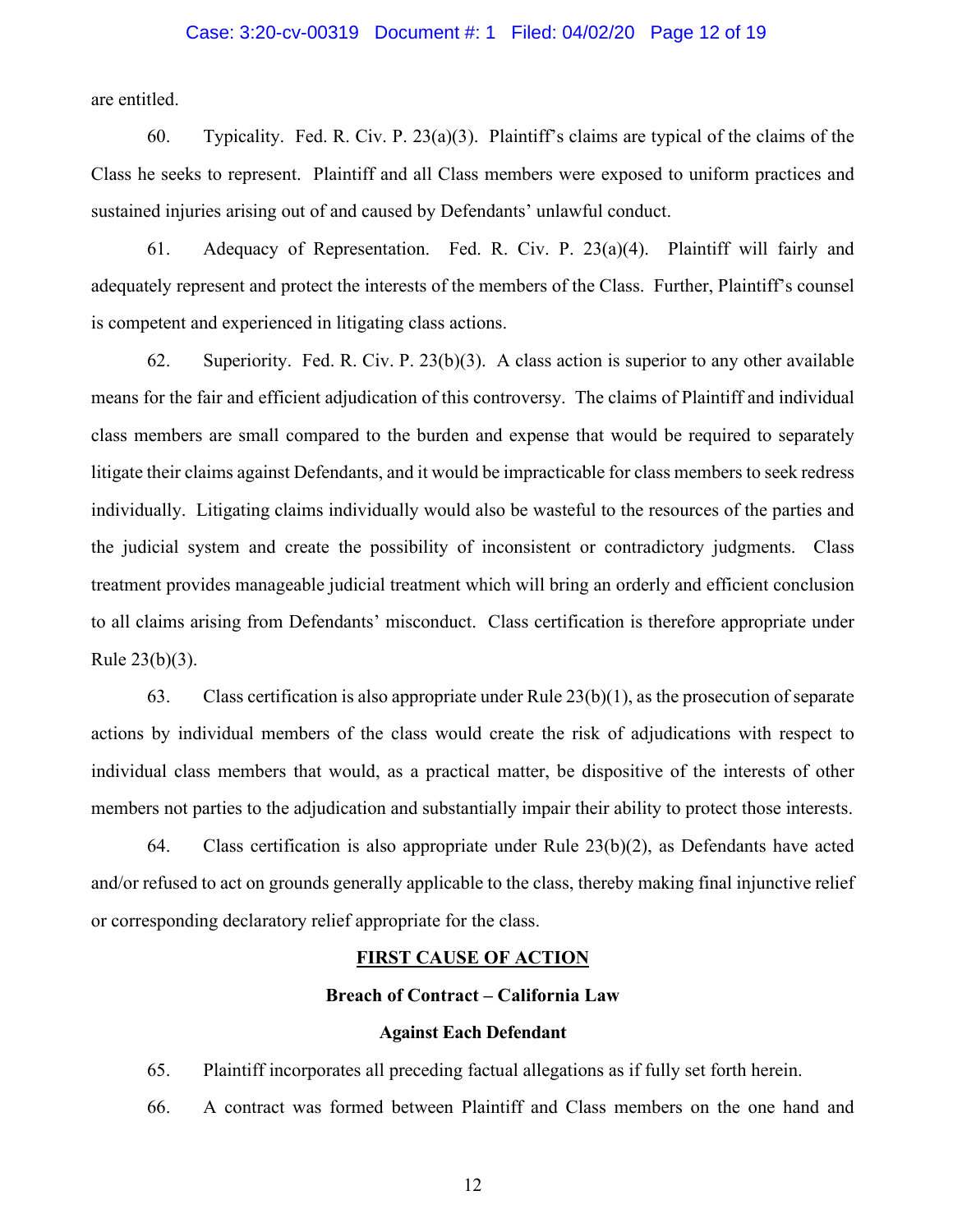#### Case: 3:20-cv-00319 Document #: 1 Filed: 04/02/20 Page 13 of 19

Defendants on the other with respect to purchases made on Defendants' Website.

67. The contract was offered by Defendants and formed at the time Plaintiff and the Class accepted it by creating their accounts. It was effectively modified most recently in July of 2017 after a June, 2017 notification to customers.

68. The contract that governs the transactions at issue in this case includes the User Agreement and FanProtect guarantee that were operative as of July 1, 2017.

69. Plaintiff and the Class performed their obligations under the contract.

70. Defendants breached the contract when they ceased providing refunds to cancelled events as required under its terms.

71. Defendants' breaches were willful and not the result of mistake or inadvertence.

72. As a result of Defendants' breach of the FanProtect Guarantee, Plaintiff and other Class members have been damaged in an amount to be determined at trial.

# **SECOND CAUSE OF ACTION**

#### **Conversion – California Law**

#### **Against Each Defendant**

73. Plaintiff incorporates all preceding factual allegations as if fully set forth herein.

74. From the moment of cancellation, Plaintiff and the Class owned and had a right to possess funds in the amount that they paid for tickets to events that were cancelled.

75. Defendants intentionally and substantially interfered with property belonging to Plaintiff and the Class by taking possession of it, refusing to refund it to Plaintiff, preventing Plaintiff and the Class from having access to it, and/or refusing to return it to Plaintiff after a demand was made for its return.

76. Plaintiff and the Class did not consent to Defendants' conduct in withholding their funds.

77. Plaintiff and the Class were harmed by Defendants' conduct.

78. The conduct of each Defendant was a substantial factor in causing this harm to Plaintiff and the Class.

79. As a result of Defendants' conduct, Plaintiff and other Class members have been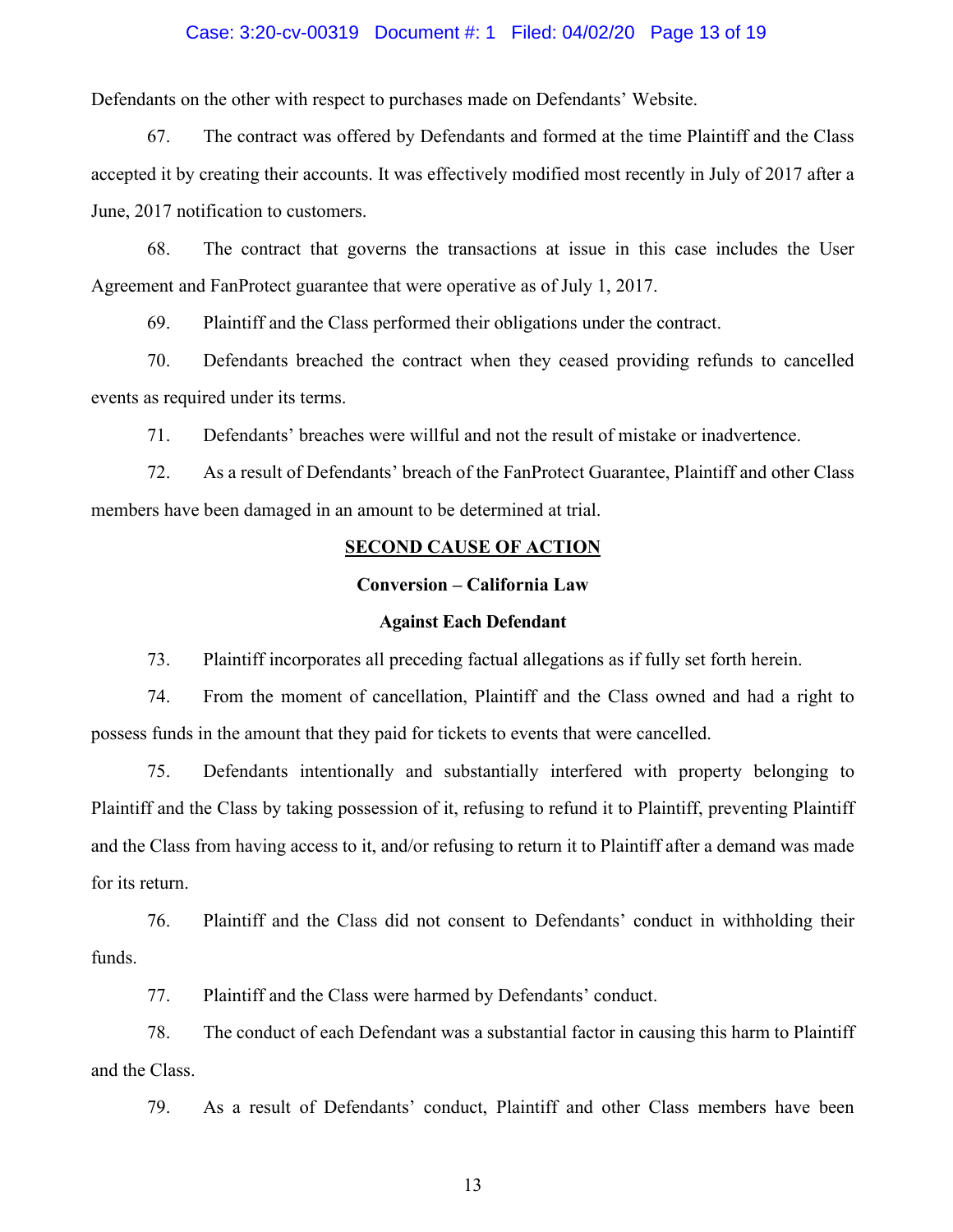damaged in an amount to be determined at trial.

# **THIRD CAUSE OF ACTION**

#### **Negligent Misrepresentation – California Law**

#### **Against Each Defendant**

80. Plaintiff incorporates all preceding factual allegations as if fully set forth herein.

81. Defendants represented to Plaintiff that a fact was true; namely, that if they purchased tickets through the Website, they would be able to get a refund if that event was cancelled.

82. Defendants' representation was not true.

83. Even if Defendants believed that the representation was true they had no reasonable grounds for believing that it was true when they made it given the potential for widespread cancellations due to any number of foreseeable circumstances.

84. Defendants intended that Plaintiff and the Class would rely on their representation so that they would use the Website to purchase tickets.

85. Plaintiff and the Class reasonably relied on Defendants' representations in using and making purchases on the Website.

86. Plaintiff and the Class were harmed.

87. Plaintiff's, and the Class' reliance on Defendants' representations was a substantial factor in causing their harm.

88. As a result of Defendants' misrepresentation(s), Plaintiff and other Class members have been damaged in an amount to be determined at trial.

# **FOURTH CAUSE OF ACTION**

#### **Violation of Consumers Legal Remedies Act – Civil Code § 1750,** *et seq.*

#### **Against Each Defendant**

89. Plaintiff incorporates all preceding factual allegations as if fully set forth herein.

90. This cause of action is brought pursuant to the Consumers Legal Remedies Act, California Civil Code § 1750, *et seq.* (the "CLRA") because Defendants' actions and conduct described herein constitute transactions that have resulted in the sale or lease of goods or services to consumers.

91. Plaintiff and each member of the Class are consumers as defined by California Civil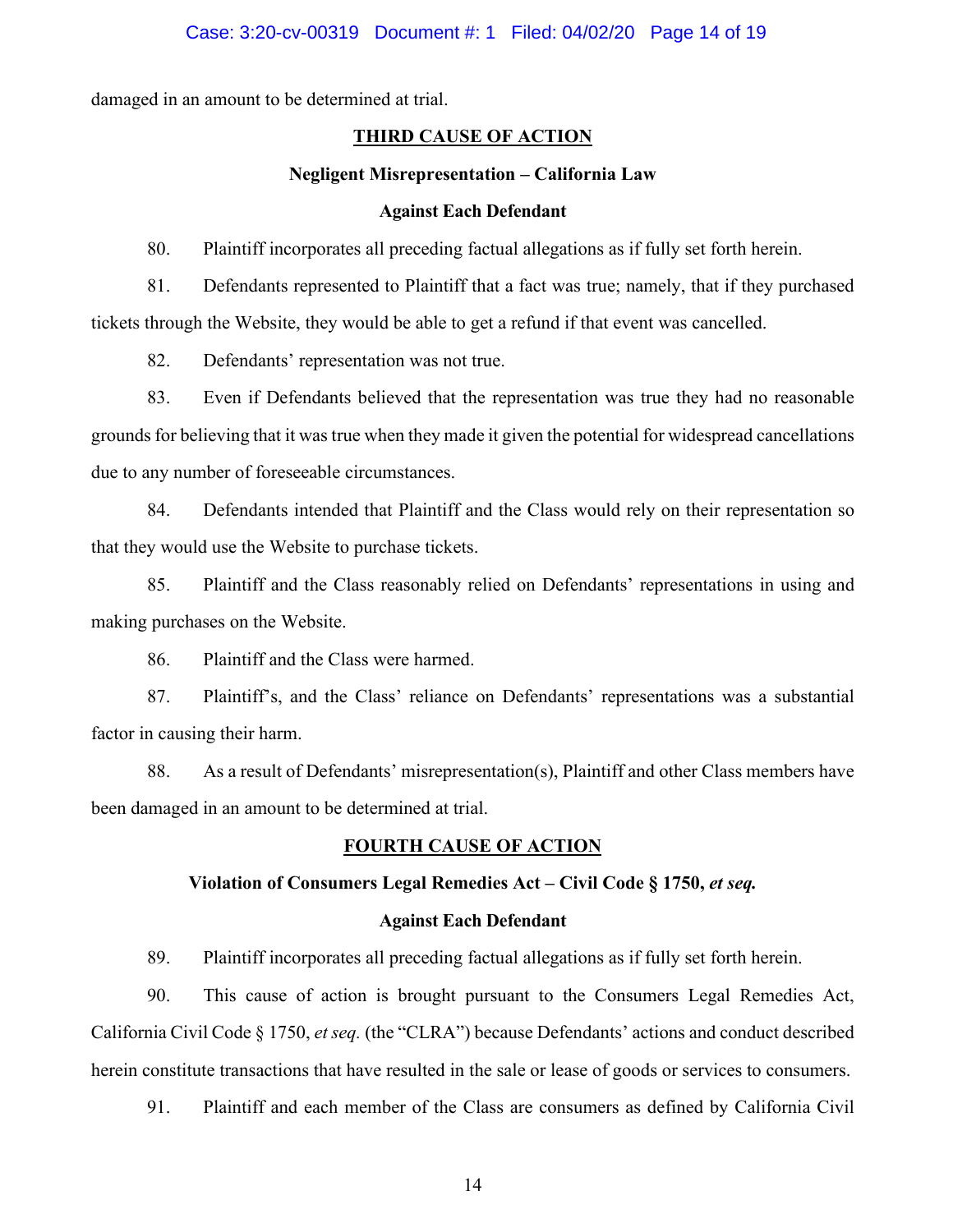#### Case: 3:20-cv-00319 Document #: 1 Filed: 04/02/20 Page 15 of 19

Code §1761(d).

92. The tickets at issue herein are Goods within the meaning of Civil Code §1761(a) and Defendants' services are Services within the meaning of Civil Code §1761(b).

93. Defendants violated the CLRA in at least the following respects:

a. In violation of Civil Code section 1770(a)(5), Defendants, by use of the untrue or misleading statements set forth and alleged in this complaint, represented that goods and/or services have characteristics or benefits which they do not have;

b. In violation of Cal. Civ. Code  $\S$  1770(a)(9), Defendants advertised its goods and/or services with the intent not to sell them as advertised (because it was obvious that under certain circumstances Defendants would not be able to honor its FanProtect guarantee).

c. In violation of Cal. Civ. Code  $\S$  1770(a)(14), Defendants represented that a transaction involves rights, remedies, and/or obligations which it does not have or involve.

d. In violation of Cal. Civ. Code  $\S$  1770(a)(16), Defendants represented that the subject of a transaction has been supplied in accordance with a previous representation (that refunds would be available) when it was not.

94. Defendants knew, or should have known, that their representations and advertisements about the FanProtect guarantee were false or misleading.

95. On or about the date of filing this action, Plaintiff notified Defendants in writing, by certified mail, of the violations alleged herein and demanded that Defendants remedy those violations.

96. Plaintiff presently seeks only injunctive relief under this count. If Defendants fail to remedy the violations alleged herein within 30 days of receipt of Plaintiff's notice, Plaintiff will amend this Complaint to add claims for actual, punitive, and statutory damages pursuant to the CLRA.

97. Defendants' conduct is malicious, fraudulent, and wanton in that Defendants intentionally and knowingly provided misleading information to the public.

#### **FIFTH CAUSE OF ACTION**

# **Unlawful Business Practices In Violation of Bus. & Prof. Code § 17200,** *et seq.*

# **Against Each Defendant**

98. Plaintiff incorporates all preceding factual allegations as if fully set forth herein.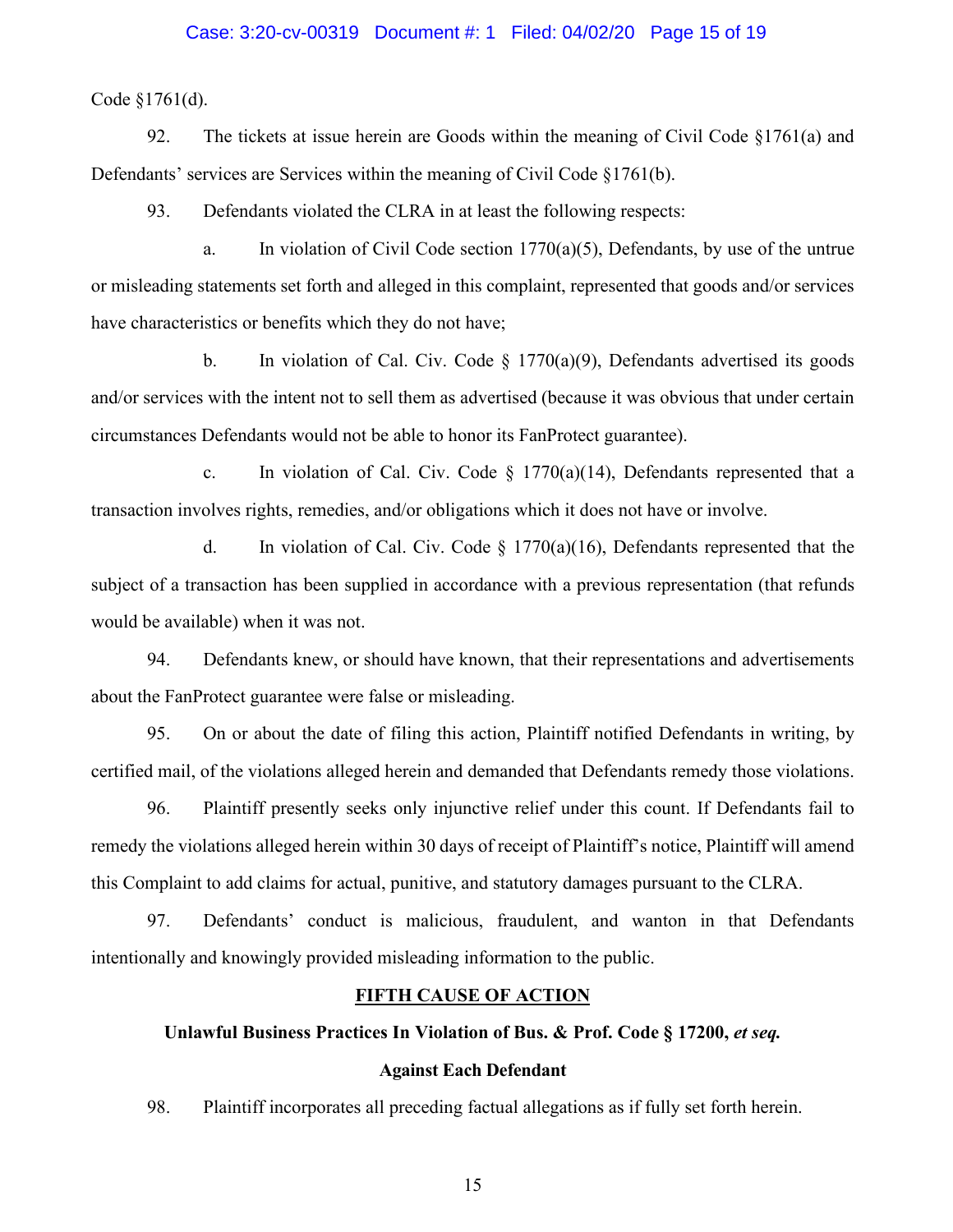# Case: 3:20-cv-00319 Document #: 1 Filed: 04/02/20 Page 16 of 19

99. Defendants' conduct constitutes unlawful business acts or practices under California's Unfair Competition Law, California Business & Professions Code § 17200, *et seq*. (the "UCL").

100. Defendants' business practices are unlawful because, as detailed above, they constitute (1) a breach of the contract between Plaintiff and Class members on the one hand and Defendants on the other, (2) violations of the CLRA, (3) conversion; and/or (4) negligent misrepresentations.

101. As a result of Defendants' unlawful business acts and practices, Plaintiff and other Class members have suffered injury in fact and lost money or property.

102. Plaintiff requests that the Court issue sufficient equitable relief to restore Class members to the position they would have been in had Defendants not engaged in unlawful business practices and/or unfair competition, including by ordering restitution of all funds that Defendants may have acquired as a result of these practices and an injunction prohibiting further denials of refunds.

#### **SIXTH CAUSE OF ACTION**

#### **Unfair Business Practices In Violation of Bus. & Prof. Code § 17200,** *et seq.*

#### **Against Each Defendant**

103. Plaintiff incorporates all preceding factual allegations as if fully set forth herein.

104. The UCL proscribes unfair business acts or practices.

105. A business act or practice is "unfair" under the UCL if the reasons, justifications and motives of the alleged wrongdoer are outweighed by the gravity of the harm to the alleged victims. A business act or practice is also "unfair" under the UCL if Defendants' conduct practice is immoral, unethical, oppressive, unscrupulous or substantially injurious to consumers. A business act or practice is also "unfair" under the UCL where the consumer injury is substantial; the injury is not outweighed by any countervailing benefits to consumers or competition; and the injury is one that consumers themselves could not reasonably have avoided.

106. Defendants' conduct as detailed herein constitutes unfair business acts and practices.

107. Defendants enticed Plaintiff and the Class to use their services by representing that their purchases were protected by the FanProtect guarantee which would issue refunds in the event of cancellations, but no such refunds would be issued.

108. Defendants charged fees in exchange for providing the FanProtect guarantee but the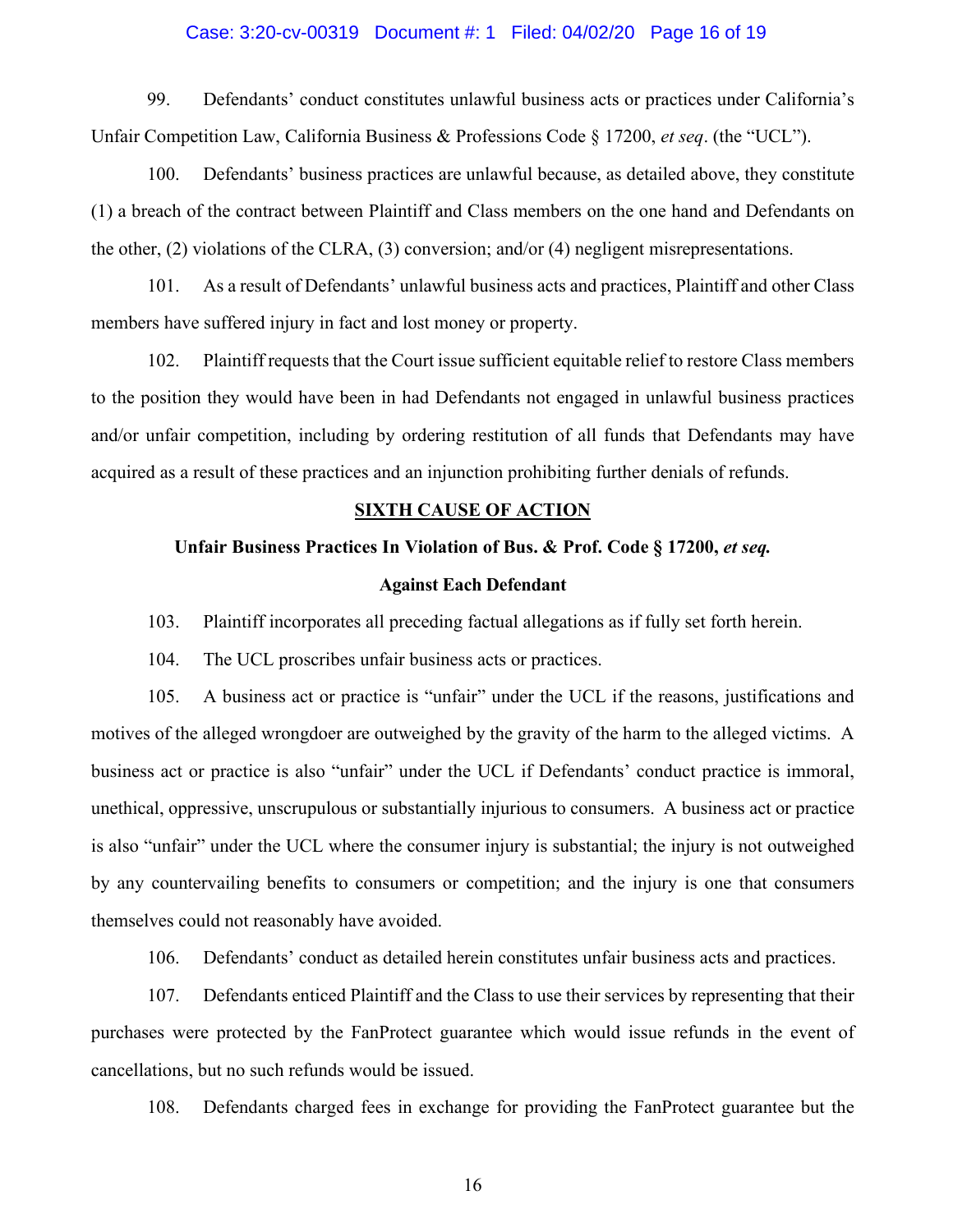#### Case: 3:20-cv-00319 Document #: 1 Filed: 04/02/20 Page 17 of 19

guarantee was largely and ultimately illusory.

109. Plaintiff and other Class members had no way of reasonably knowing that Defendants were charging them for a service that they would not honor or that they would be denied refunds that they were entitled to.

110. The consequences of Defendants' conduct as detailed herein outweigh any justification, motive or reason for Defendants' conduct. Defendants' conduct is and continues to be unlawful, immoral, unethical, oppressive, unscrupulous and substantially injurious to Plaintiff and members of the Class. Defendants' conduct has caused substantial injury to Plaintiff and other Class members, that injury is not outweighed by any countervailing benefits to consumers and Plaintiff and Class members could not have avoided such injury.

111. As a result of Defendants' unfair business acts and practices, Plaintiff and other Class members have suffered injury in fact and lost money or property. Plaintiff requests that the Court issue sufficient equitable relief to restore Class members to the position they would have been in had Defendants not engaged in unfair competition, including by ordering restitution of all funds that Defendants may have acquired as a result of these practices and an injunction prohibiting further denials of refunds.

# **SEVENTH CAUSE OF ACTION**

#### **False Advertising In Violation of Bus. & Prof. Code § 17500,** *et seq.*

#### **Against Each Defendant**

112. Plaintiff incorporates all preceding factual allegations as if fully set forth herein.

113. Beginning at an exact date unknown to Plaintiff, but in any event within three years of the filing of this action case, and continuing to March 30, 2020, Defendants, with the intent to perform services, or to induce members of the public to enter into obligations relating thereto, made or disseminated or caused to be made or disseminated before Plaintiff and the putative class statements concerning such services, or matters of fact connected with the performance thereof, which were untrue or misleading, and which Defendants knew or reasonably should have known were untrue or misleading, in violation of Business and Professions Code section 17500, *et seq.* Such statements include but are not limited to all of the representations set forth and discussed in the previous paragraphs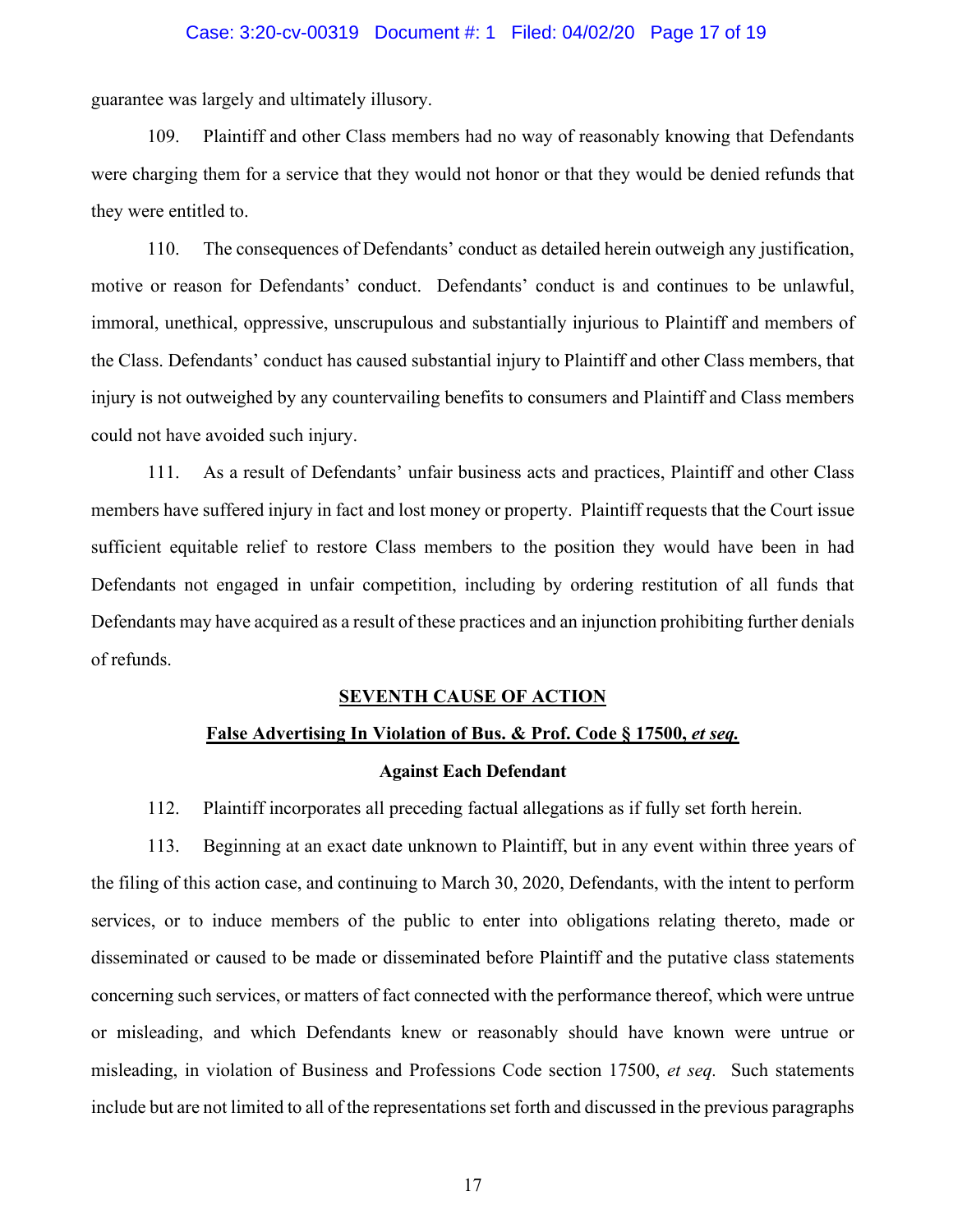of this complaint, all of which are incorporated herein by this reference.

# **REQUEST FOR RELIEF**

WHEREFORE, Plaintiff, on behalf of himself and the class of similarly situated individuals, requests the Court to:

(a) Certify the case as a class action pursuant to Rule 23 of the Federal Rules of Civil Procedure, designate Plaintiff as representative of the class and designate counsel of record as class counsel;

(b) Order Defendants to provide actual damages and equitable monetary relief (including restitution) to Plaintiff and class members and/or order Defendants to disgorge profits they realized as a result of their unlawful conduct;

(c) Order Defendants to pay punitive damages, as allowable by law, to Plaintiff and class members;

(d) Order Defendants to pay statutory damages, as allowable by the statutes asserted herein, to Plaintiff and class members;

(e) Declare Defendants conduct unlawful and enter an order enjoining Defendants from continuing to engage in the conduct alleged herein;

(f) For both pre and post-judgment interest at the maximum allowable rate on any amounts awarded;

(g) For costs of the proceedings herein;

(h) For reasonable attorneys' fees as allowed by statute; and

(i) Award such other relief as the Court deems appropriate under the circumstances.

DATED: April 2, 2020 Respectfully submitted,

#### **LIDDLE & DUBIN, P.C.**

s/ Nicholas A. Coulson

Steven D. Liddle sliddle@ldclassaction.com Nicholas A. Coulson ncoulson@ldclassaction.com 975 E. Jefferson Avenue Detroit, Michigan 48207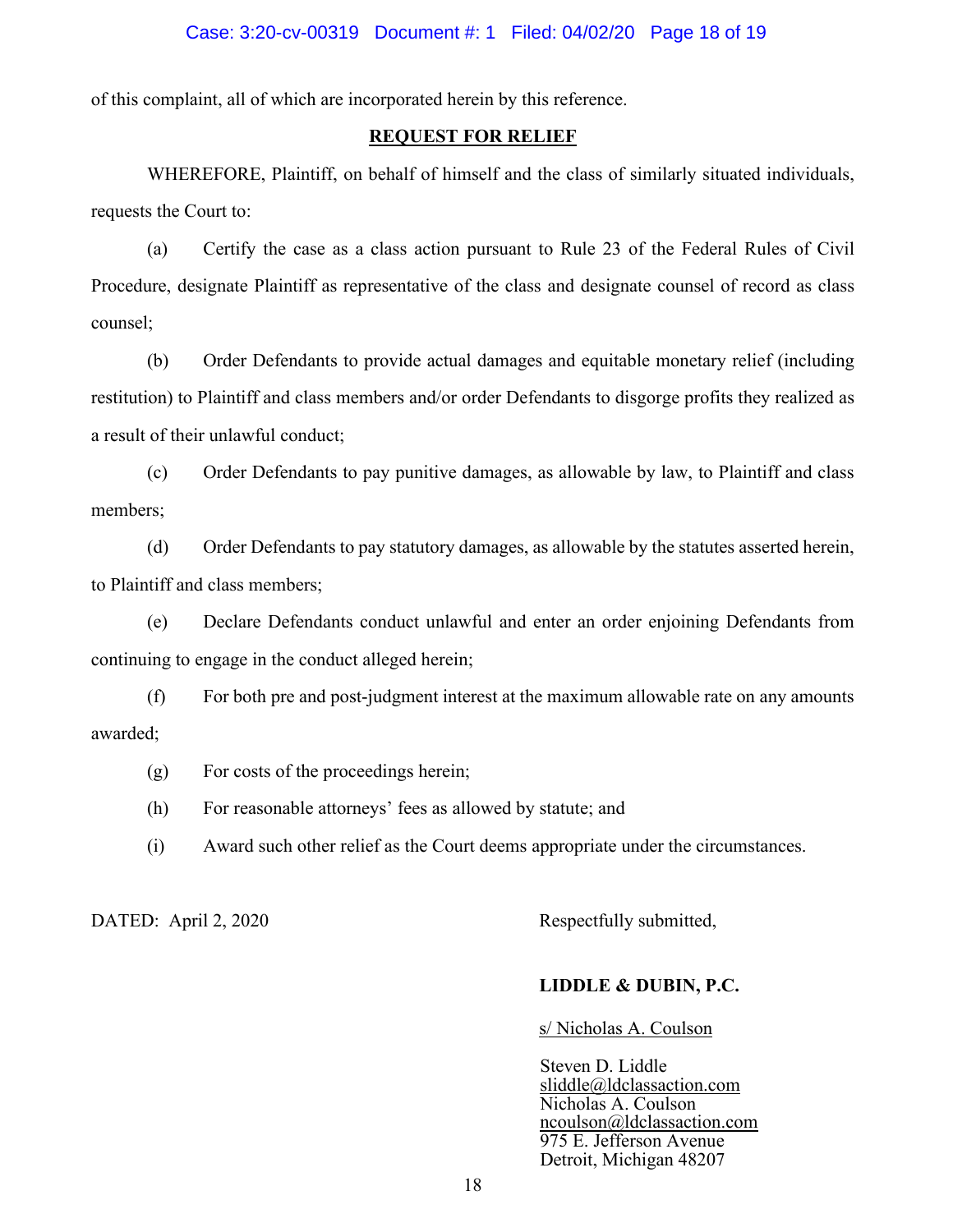Case: 3:20-cv-00319 Document #: 1 Filed: 04/02/20 Page 19 of 19

Tel: 313-392-0015 Fax: 313-392-0025

*Attorneys for Plaintiff and the Putative Class*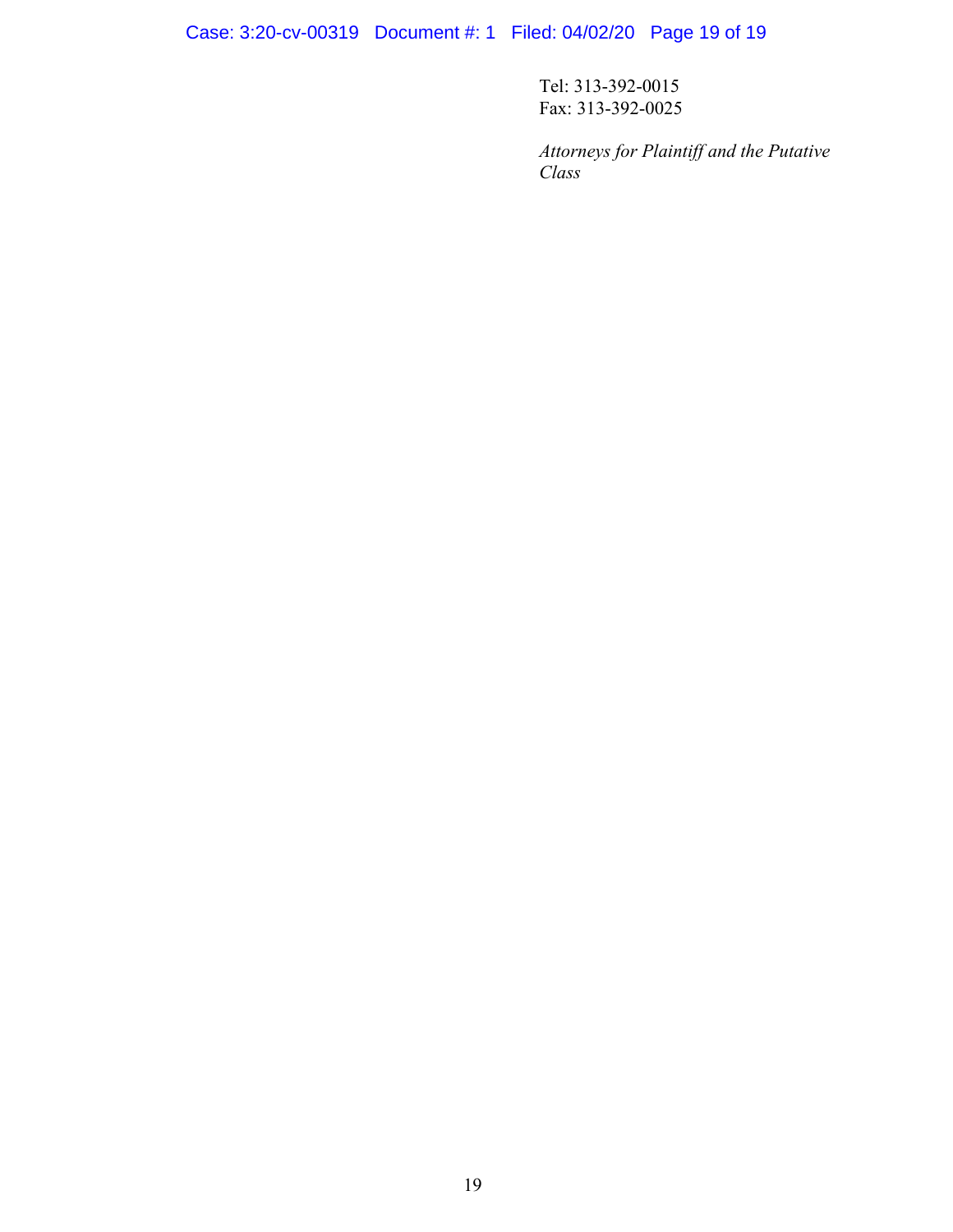# IS 44 (Rev. 09/19) **Case: 3:20-cv-0031&rvetLed: 04/02/20** Page 1 of 1

The JS 44 civil cover sheet and the information contained herein neither replace nor supplement the filing and service of pleadings or other papers as required by law, except as provided by local rules of court. This form,

| I. (a) PLAINTIFFS                                                                                                                            |                                                                                                         |                                                                                                                   |                        | <b>DEFENDANTS</b>                                                                                                                    |                                      |                                                                                  |                                                                                                                             |                                                   |                     |  |
|----------------------------------------------------------------------------------------------------------------------------------------------|---------------------------------------------------------------------------------------------------------|-------------------------------------------------------------------------------------------------------------------|------------------------|--------------------------------------------------------------------------------------------------------------------------------------|--------------------------------------|----------------------------------------------------------------------------------|-----------------------------------------------------------------------------------------------------------------------------|---------------------------------------------------|---------------------|--|
| <b>Matthew McMillan</b>                                                                                                                      |                                                                                                         | Stubhub, Inc. and Last Minute Transactions, Inc.                                                                  |                        |                                                                                                                                      |                                      |                                                                                  |                                                                                                                             |                                                   |                     |  |
| Polk<br>(b) County of Residence of First Listed Plaintiff                                                                                    |                                                                                                         |                                                                                                                   |                        | San Francisco, CA<br>County of Residence of First Listed Defendant                                                                   |                                      |                                                                                  |                                                                                                                             |                                                   |                     |  |
| (EXCEPT IN U.S. PLAINTIFF CASES)                                                                                                             |                                                                                                         |                                                                                                                   |                        | (IN U.S. PLAINTIFF CASES ONLY)<br>IN LAND CONDEMNATION CASES, USE THE LOCATION OF<br>NOTE:<br>THE TRACT OF LAND INVOLVED.            |                                      |                                                                                  |                                                                                                                             |                                                   |                     |  |
| (c) Attorneys (Firm Name, Address, and Telephone Number)                                                                                     |                                                                                                         |                                                                                                                   |                        | Attorneys (If Known)                                                                                                                 |                                      |                                                                                  |                                                                                                                             |                                                   |                     |  |
| Steven D. Liddle & Nicholas A. Coulson, Liddle & Dubin, P.C., 975 E.<br>Jefferson Ave., Detroit MI 48207 (313) 392-0015                      |                                                                                                         |                                                                                                                   |                        |                                                                                                                                      |                                      |                                                                                  |                                                                                                                             |                                                   |                     |  |
| II. BASIS OF JURISDICTION (Place an "X" in One Box Only)                                                                                     |                                                                                                         |                                                                                                                   |                        | III. CITIZENSHIP OF PRINCIPAL PARTIES (Place an "X" in One Box for Plaintiff                                                         |                                      |                                                                                  |                                                                                                                             |                                                   |                     |  |
| $\Box$ 1 U.S. Government                                                                                                                     | <b>3</b> Federal Question                                                                               |                                                                                                                   |                        | (For Diversity Cases Only)<br><b>PTF</b>                                                                                             | <b>DEF</b>                           |                                                                                  | and One Box for Defendant)                                                                                                  | PTF                                               | DEF                 |  |
| Plaintiff                                                                                                                                    | (U.S. Government Not a Party)                                                                           |                                                                                                                   |                        | Citizen of This State                                                                                                                | $\propto$ 1<br>$\Box$ 1              | Incorporated or Principal Place<br>of Business In This State                     |                                                                                                                             | $\Box$ 4                                          | $\Box$ 4            |  |
| $\Box$ 2 U.S. Government<br>Defendant                                                                                                        | $\mathbf{\times}$ 4 Diversity                                                                           | (Indicate Citizenship of Parties in Item III)                                                                     |                        | Citizen of Another State                                                                                                             | $\Box$ 2                             | $\Box$ 2 Incorporated <i>and</i> Principal Place<br>of Business In Another State |                                                                                                                             | $\Box$ 5                                          | $\mathbf{\times}$ 5 |  |
|                                                                                                                                              |                                                                                                         |                                                                                                                   |                        | Citizen or Subject of a<br>Foreign Country                                                                                           | $\Box$ 3                             | $\Box$ 3 Foreign Nation                                                          |                                                                                                                             | O 6                                               | $\Box$ 6            |  |
| <b>IV. NATURE OF SUIT</b> (Place an "X" in One Box Only)                                                                                     |                                                                                                         |                                                                                                                   |                        |                                                                                                                                      |                                      | Click here for: Nature of Suit Code Descriptions.                                |                                                                                                                             |                                                   |                     |  |
| <b>CONTRACT</b>                                                                                                                              |                                                                                                         | <b>TORTS</b>                                                                                                      |                        | <b>FORFEITURE/PENALTY</b>                                                                                                            |                                      | <b>BANKRUPTCY</b>                                                                |                                                                                                                             | <b>OTHER STATUTES</b>                             |                     |  |
| $\Box$ 110 Insurance<br>$\Box$ 120 Marine<br>$\Box$ 130 Miller Act<br>$\Box$ 140 Negotiable Instrument<br>$\Box$ 150 Recovery of Overpayment | PERSONAL INJURY<br>$\Box$ 310 Airplane<br>□ 315 Airplane Product<br>Liability<br>□ 320 Assault, Libel & | PERSONAL INJURY<br>$\Box$ 365 Personal Injury -<br>Product Liability<br>$\Box$ 367 Health Care/<br>Pharmaceutical |                        | 5 625 Drug Related Seizure<br>of Property 21 USC 881<br>$\Box$ 690 Other                                                             | □ 423 Withdrawal                     | 158 422 Appeal 28 USC 158<br>28 USC 157<br><b>PROPERTY RIGHTS</b>                | □ 375 False Claims Act<br>$\Box$ 376 Qui Tam (31 USC<br>3729(a)<br>$\Box$ 400 State Reapportionment<br>$\Box$ 410 Antitrust |                                                   |                     |  |
| & Enforcement of Judgment                                                                                                                    | Slander                                                                                                 | Personal Injury                                                                                                   |                        |                                                                                                                                      | $\Box$ 820 Copyrights                |                                                                                  | $\Box$ 430 Banks and Banking                                                                                                |                                                   |                     |  |
| □ 151 Medicare Act<br>152 Recovery of Defaulted                                                                                              | □ 330 Federal Employers'<br>Liability                                                                   | Product Liability<br>368 Asbestos Personal                                                                        |                        |                                                                                                                                      | □ 830 Patent                         | 335 Patent - Abbreviated                                                         | $\Box$ 450 Commerce<br>$\Box$ 460 Deportation                                                                               |                                                   |                     |  |
| <b>Student Loans</b><br>(Excludes Veterans)                                                                                                  | □ 340 Marine<br>345 Marine Product                                                                      | <b>Injury Product</b><br>Liability                                                                                |                        |                                                                                                                                      | □ 840 Trademark                      | New Drug Application                                                             | □ 470 Racketeer Influenced and                                                                                              | Corrupt Organizations                             |                     |  |
| $\Box$ 153 Recovery of Overpayment<br>of Veteran's Benefits                                                                                  | Liability<br>□ 350 Motor Vehicle                                                                        | PERSONAL PROPERTY<br>370 Other Fraud                                                                              |                        | <b>LABOR</b><br>710 Fair Labor Standards                                                                                             | $\Box$ 861 HIA (1395ff)              | <b>SOCIAL SECURITY</b>                                                           | 480 Consumer Credit                                                                                                         | (15 USC 1681 or 1692)                             |                     |  |
| $\Box$ 160 Stockholders' Suits<br>X 190 Other Contract                                                                                       | □ 355 Motor Vehicle<br>Product Liability                                                                | $\Box$ 371 Truth in Lending<br>380 Other Personal                                                                 |                        | Act<br>720 Labor/Management                                                                                                          |                                      | <b>1</b> 862 Black Lung (923)<br>$\Box$ 863 DIWC/DIWW (405(g))                   | 485 Telephone Consumer<br>Protection Act                                                                                    |                                                   |                     |  |
| 195 Contract Product Liability                                                                                                               | 360 Other Personal                                                                                      | <b>Property Damage</b>                                                                                            |                        | Relations                                                                                                                            | ■ 864 SSID Title XVI                 |                                                                                  | $\Box$ 490 Cable/Sat TV                                                                                                     |                                                   |                     |  |
| $\Box$ 196 Franchise                                                                                                                         | Injury<br>362 Personal Injury -                                                                         | □ 385 Property Damage<br>Product Liability                                                                        |                        | 740 Railway Labor Act<br>751 Family and Medical                                                                                      | $\Box$ 865 RSI (405(g))              |                                                                                  | □ 850 Securities/Commodities/<br>Exchange                                                                                   |                                                   |                     |  |
| <b>REAL PROPERTY</b>                                                                                                                         | Medical Malpractice<br><b>CIVIL RIGHTS</b>                                                              | <b>PRISONER PETITIONS</b>                                                                                         |                        | Leave Act<br>790 Other Labor Litigation                                                                                              |                                      | <b>FEDERAL TAX SUITS</b>                                                         | □ 890 Other Statutory Actions<br>□ 891 Agricultural Acts                                                                    |                                                   |                     |  |
| 210 Land Condemnation                                                                                                                        | $\Box$ 440 Other Civil Rights                                                                           | <b>Habeas Corpus:</b>                                                                                             |                        | 791 Employee Retirement                                                                                                              |                                      | □ 870 Taxes (U.S. Plaintiff                                                      | □ 893 Environmental Matters                                                                                                 |                                                   |                     |  |
| $\Box$ 220 Foreclosure<br>$\Box$ 230 Rent Lease & Ejectment                                                                                  | $\Box$ 441 Voting<br>$\Box$ 442 Employment                                                              | 463 Alien Detainee<br>$\Box$ 510 Motions to Vacate                                                                |                        | Income Security Act                                                                                                                  |                                      | or Defendant)<br>□ 871 IRS-Third Party                                           | □ 895 Freedom of Information<br>Act                                                                                         |                                                   |                     |  |
| 240 Torts to Land<br>245 Tort Product Liability                                                                                              | $\Box$ 443 Housing/<br>Accommodations                                                                   | Sentence<br>530 General                                                                                           |                        |                                                                                                                                      |                                      | 26 USC 7609                                                                      | □ 896 Arbitration<br>□ 899 Administrative Procedure                                                                         |                                                   |                     |  |
| 290 All Other Real Property                                                                                                                  | $\Box$ 445 Amer. w/Disabilities<br>Employment                                                           | 535 Death Penalty<br>Other:                                                                                       |                        | <b>IMMIGRATION</b><br>1462 Naturalization Application                                                                                |                                      |                                                                                  |                                                                                                                             | Act/Review or Appeal of<br><b>Agency Decision</b> |                     |  |
|                                                                                                                                              | $\Box$ 446 Amer. w/Disabilities                                                                         | $\Box$ 540 Mandamus & Other                                                                                       |                        | $\Box$ 465 Other Immigration                                                                                                         |                                      |                                                                                  | $\Box$ 950 Constitutionality of                                                                                             |                                                   |                     |  |
|                                                                                                                                              | Other<br>448 Education                                                                                  | $\Box$ 550 Civil Rights<br>555 Prison Condition                                                                   |                        | Actions                                                                                                                              |                                      |                                                                                  | <b>State Statutes</b>                                                                                                       |                                                   |                     |  |
|                                                                                                                                              |                                                                                                         | 560 Civil Detainee -<br>Conditions of                                                                             |                        |                                                                                                                                      |                                      |                                                                                  |                                                                                                                             |                                                   |                     |  |
|                                                                                                                                              |                                                                                                         | Confinement                                                                                                       |                        |                                                                                                                                      |                                      |                                                                                  |                                                                                                                             |                                                   |                     |  |
| V. ORIGIN (Place an "X" in One Box Only)<br>$\mathbf{X}$ 1 Original<br>Proceeding                                                            | $\square$ 2 Removed from<br>$\Box$ 3<br><b>State Court</b>                                              | Remanded from<br>Appellate Court                                                                                  | $\Box$ 4 Reinstated or | $\Box$ 5<br>Reopened                                                                                                                 | Transferred from<br>Another District | Multidistrict<br>□ 6<br>Litigation -                                             |                                                                                                                             | $\Box$ 8 Multidistrict<br>Litigation -            |                     |  |
|                                                                                                                                              |                                                                                                         |                                                                                                                   |                        | (specify)<br>Cite the U.S. Civil Statute under which you are filing (Do not cite jurisdictional statutes unless diversity):          |                                      | Transfer                                                                         |                                                                                                                             | Direct File                                       |                     |  |
| VI. CAUSE OF ACTION                                                                                                                          | 28 U.S.C. § 1332(d)(2)                                                                                  |                                                                                                                   |                        |                                                                                                                                      |                                      |                                                                                  |                                                                                                                             |                                                   |                     |  |
|                                                                                                                                              |                                                                                                         |                                                                                                                   |                        | Brief description of cause:<br>Breach of Contract, Conversion, Negligent Misrepresentation, California statutory consumer law claims |                                      |                                                                                  |                                                                                                                             |                                                   |                     |  |
| VII. REQUESTED IN<br><b>COMPLAINT:</b>                                                                                                       | UNDER RULE 23, F.R.Cv.P.                                                                                | <b>EX</b> CHECK IF THIS IS A CLASS ACTION                                                                         |                        | <b>DEMAND \$</b><br>5,000,000.00                                                                                                     |                                      | CHECK YES only if demanded in complaint:<br><b>JURY DEMAND:</b>                  | <b>X</b> Yes                                                                                                                | $\Box$ No                                         |                     |  |
| VIII. RELATED CASE(S)<br>IF ANY                                                                                                              | (See instructions):                                                                                     | <b>JUDGE</b>                                                                                                      |                        |                                                                                                                                      |                                      | DOCKET NUMBER                                                                    |                                                                                                                             |                                                   |                     |  |
| <b>DATE</b><br>04/02/2020<br><b>FOR OFFICE USE ONLY</b>                                                                                      |                                                                                                         | SIGNATURE OF ATTORNEY OF RECORD<br>s/ Nicholas A. Coulson                                                         |                        |                                                                                                                                      |                                      |                                                                                  |                                                                                                                             |                                                   |                     |  |
| RECEIPT#                                                                                                                                     | <b>AMOUNT</b>                                                                                           | <b>APPLYING IFP</b>                                                                                               |                        | <b>JUDGE</b>                                                                                                                         |                                      | MAG. JUDGE                                                                       |                                                                                                                             |                                                   |                     |  |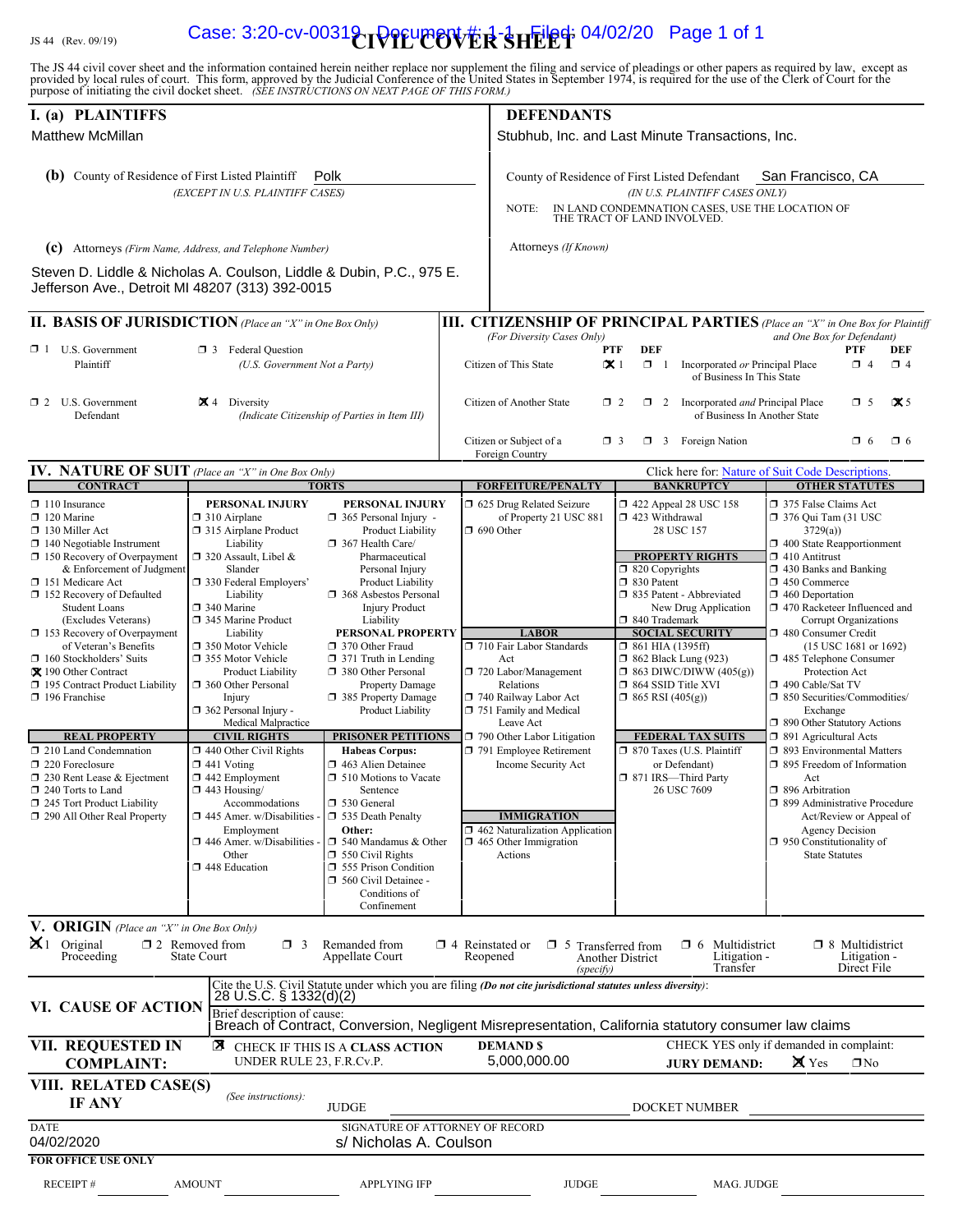Case: 3:20-cv-00319 Document #: 1-2 Filed: 04/02/20 Page 1 of 1

AO 440 (Rev. 06/12) Summons in a Civil Action

# UNITED STATES DISTRICT COURT

for the

Western District of Wisconsin

| <b>Matthew McMillan</b>                          |  |  |  |
|--------------------------------------------------|--|--|--|
|                                                  |  |  |  |
| Plaintiff(s)                                     |  |  |  |
| V.                                               |  |  |  |
| Stubhub, Inc. and Last Minute Transactions, Inc. |  |  |  |
|                                                  |  |  |  |
|                                                  |  |  |  |
| Defendant(s)                                     |  |  |  |

#### SUMMONS IN A CIVIL ACTION

To: (Defendant's name and address) Stubhub, Inc. c/o CORPORATION TRUST CENTER 1209 ORANGE ST WILMINGTON, DE 19801

A lawsuit has been filed against you.

Within 21 days after service of this summons on you (not counting the day you received it) — or 60 days if you are the United States or a United States agency, or an officer or employee of the United States described in Fed. R. Civ. P. 12 (a)(2) or  $(3)$  — you must serve on the plaintiff an answer to the attached complaint or a motion under Rule 12 of the Federal Rules of Civil Procedure. The answer or motion must be served on the plaintiff or plaintiff's attorney, whose name and address are: Nicholas A. Coulson

Liddle & Dubin, P.C. 975 E. Jefferson Ave. Detroit, MI 48207

If you fail to respond, judgment by default will be entered against you for the relief demanded in the complaint. You also must file your answer or motion with the court.

CLERK OF COURT

Civil Action No. 20-319

Date:

Signature of Clerk or Deputy Clerk